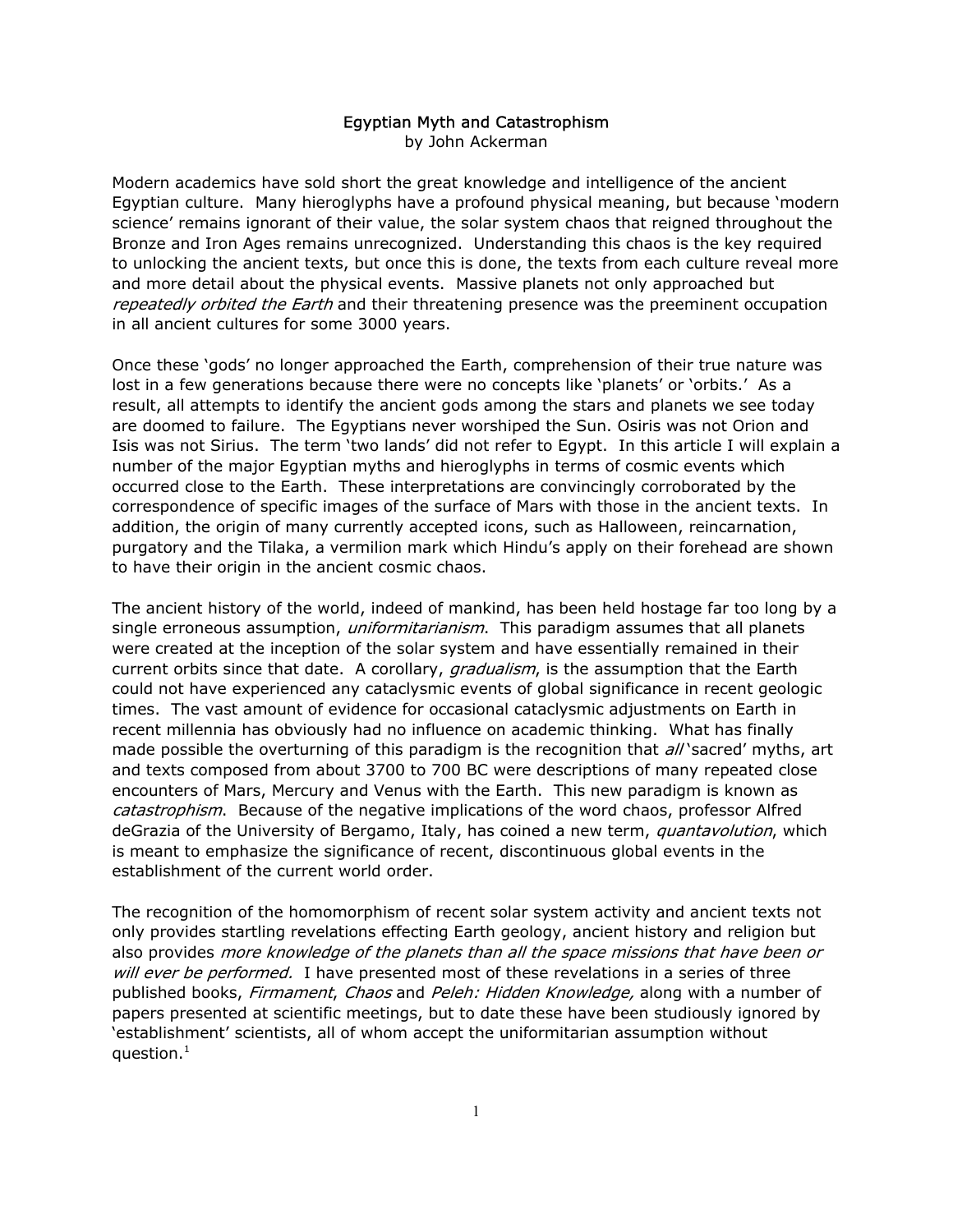It was my hope that the revelation of the meaning of so many here-to-fore unexplained myths and hieroglyphs in this book would garner some support for my scenario within a wider range of academic disciplines, but it seems that Egyptologists are equally rigid in their current beliefs, for what seems to me even less reason than the geologists and planetary scientists. Despite what most people believe, including the majority of Egyptologists, the ancient texts and rituals comprise a vast trove of real, vibrant, metaphysical knowledge. I use the term 'meta-' here to emphasize that this knowledge of real physical events, places it above what the astrophysicists can discover with their mathematical models, because it is based actual observations of events that took place in the heavens above the Earth.

Although some repetition is unavoidable, this article explains the ancient Egyptian texts in greater detail than was possible in my books because they dealt with the myths of a number of cultures and because of the evolution of my thinking in the last ten years. This article reveals much of the vast knowledge of ancient Egypt that has remained obscure due to the pictographic and hieroglyphs nature of the texts, the translation of which is virtually impossible without a mental picture of the cosmic events that were occurring in the heavens at the time. The correspondence of the Egyptian texts with those of many other cultures, demonstrated in *Firmament*, is further corroboration of the reality of those events because all cultures observed the same events. To emphasize this I will refer briefly to the deities of other cultures where there is a close relationship with the Egyptian gods.

In order to explain the events described in the ancient Egyptian texts, I will first summarize as briefly as possible the physical events that repeatedly occurred in the heavens. This is most definitely not the order in which I have discovered these events, because the myths of a number of cultures came first, and it was only by studying and comparing them with one another was I able to piece together the truly amazing scenario which shaped the Earth and mankind throughout the Bronze and Iron Ages.

## The Cosmic Events

Let me begin with a shocking revelation: The ancient Egyptians never worshiped the Sun or the stars, as is currently believed. It is an ancient and world-traveling tradition that heaven and earth were close together in the beginning. In fact, the heavens were 'filled' with enormous, threatening, fiery planets close to the Earth up to 687 BC. The total preoccupation with these bodies was the basis of all myths in all cultures for some 3000 years. Augustine was correct when he wrote:

> Deluded visionaries, lift your eyes, Behold the truths from which your fables rise ! These were realities of heavenly birth, And ye pursue their shadows on the earth.

Prior to about 3700 BC (perhaps 3761 BC based on the biblical age of mankind), the solar system comprised only two terrestrial planets: the Earth and a much more ancient planet<sup>2</sup>, no longer intact, which I call *priori-Mars*, because today's Mars was its outer shell or mantle. This planet was in an orbit similar to that of Venus today, had abundant water, atmosphere and was full of vegetable and animal life. Then a huge rogue body, possibly from outside the solar system, traveling very fast, impacted Jupiter and an enormous plasma cloud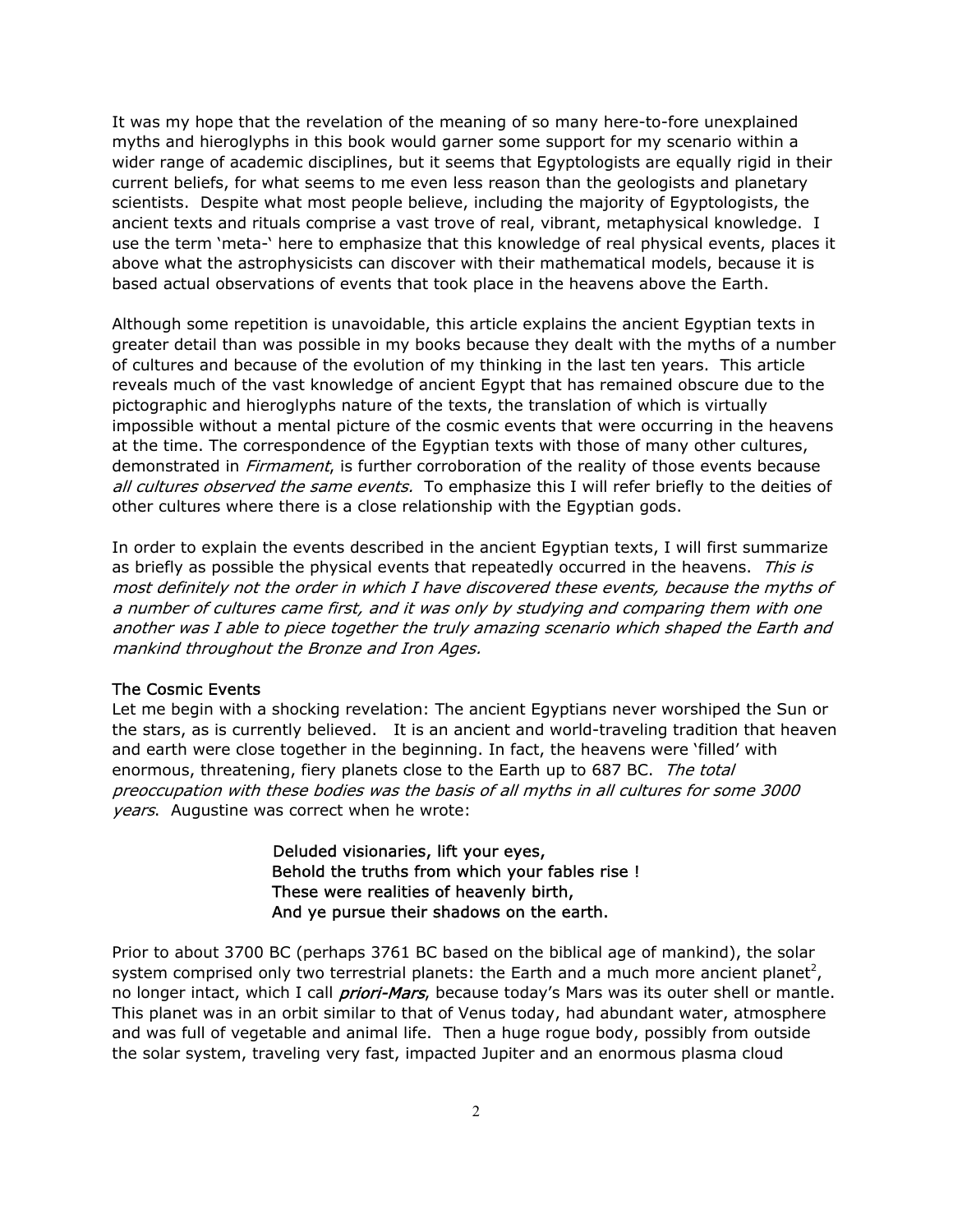rebounded which condensed and contracted to become proto-Venus.<sup>3</sup> Scientific evidence of this impact is still present in the form of the Great Red Spot, the thick clouds, the zonal wind bands and the temperature excess of Jupiter, all of which imply that Jupiter (and Saturn) are not gaseous as astrophysicists currently *assume*.

The white-hot proto-Venus rampaged into the inner solar system, and within a few decades made two close passes by the Earth killing 99.9 percent of all animal life by scorching and tidal flooding.<sup>4</sup> When proto-Venus approached the Earth, the two black 'comet' tails, which preceded it, became convoluted and gave the impression in many cultures that a dragon had risen up from the Earth and was holding the flaming proto-Venus in its mouth. This led to the association of the dragon deity with Venus in every culture, the original of which, in Egyptian myth, was the Apap-reptile and in Assyrian myth Tiamat. Plato related that Egyptian priests told Solon the Greek of the great destruction which occurred at that date and that Ovid's myth of Phaeton was actually a description of the events. The scorching heat from proto-Venus burned all organic material in Northern Africa, creating the Sahara, dessicating the Middle East and the Gobi desert to Tibet. As a result, animals pictured in the earliest Egyptian art, such as giraffe and elephants, had disappeared by the fourth millennia BC. This may be why the Apap dragon is associated with drought. I suggest that its passing over the Nile Delta killed everyone living in Northern Egypt at the time, leaving a vacuum subsequently filled by the occupation of by the people of Southern Egypt.

Two close encounters of proto-Venus with the Earth occurred within decades of one another. They killed practically all animal life on the Earth. The results of these encounters are recognized by archaeologists as the watershed event called Bronze Age I. Although they note an abrupt change in civilizations at that date, they have been unable to determine the cause, because many artifacts of the previous cultures, such as the Ghassulian, were still present. The extent of the destruction is corroborated by a 300 year period (BA I) from which no artifacts have been found.<sup>5</sup> The following words from the biblical prophet Isaiah way well have been inspired by the Venus encounters: Isaiah 24:

# The Lord maketh the Earth empty and maketh it waste, and turneth it upside-down, and scattereth abroad the inhabitants thereof ... The land shall be utterly emptied and utterly spoiled ... and they that dwell therein are desolate: therefore the inhabitants of the Earth are burned, and few men left.

During the same period, innumerable close encounters with proto-Venus ejected the ancient, living planet, priori-Mars, from its original interior orbit into one which intersected the orbit of the Earth while at the same time reducing the eccentricity of proto-Venus' orbit so that at from then on it remained just inside the orbit of the Earth at aphelion. A final close encounter between priori-Mars and Venus occurred close to the Earth which initialized a new solar system epoch that lasted 3000 years. The immediate result of that encounter was to place priori-Mars for the first time in a geosynchronous orbit in which the surface to surface distance was only about 33,000 km. It remained stationary in the heavens, some 500 times the size of the full Moon. This was the *firmament* (Hebrew *raqia*), or heaven in the Bible and the Duat in Egyptian texts. Based on the oldest rocks found on Earth and Mars, priori-Mars was 800 million years older than Earth and given its short distance from the Earth it seems quite logical that, with the Earth just having been 'wiped clean' of the preexisting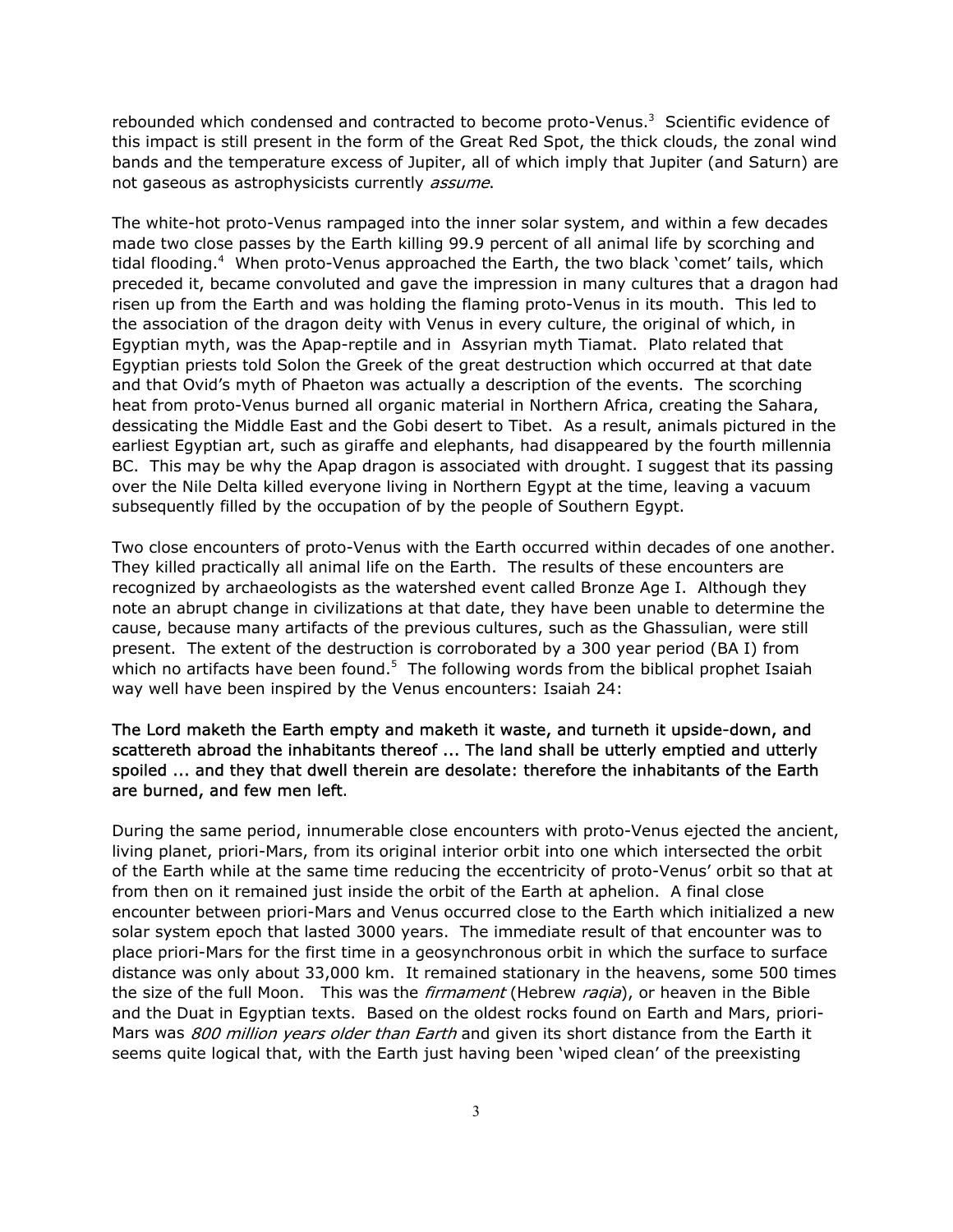inferior species (Genesis 1:2 And the Earth became void (tohu) and without form (bohu)), it would have been the ideal time for the introduction of a new species, Homo Sapiens Sapiens, by the 'elohiym from heaven by a genetic upgrading of the few survivors. It seems logical also that the subsequent 300 year 'silent period' (BA I) was the time required for the repopulation of the Earth by the new species. As will be seen in the subsequent pages, the Egyptian and Biblical accounts are quite similar, not because one is copied from the other but because they both are records of the same events.

Then began a long series of synchronized encounters of priori-Mars with the Earth that no one in the modern world, not even science-fiction writers, has yet imagined, but which are unequivocably revealed by the ancient texts - not just Egyptian, but of a number of other cultures. In October priori-Mars would approach and become captured in a geosynchronous orbit around the Earth. Fifteen years later, proto-Venus, still sporting a comet-like tail would make its closest approach to the Earth around the Vernal Equinox (~March 21) at which date the combined tidal forces of proto-Venus and the conjunction of the Sun and Moon would cause the encounter to be broken off and priori-Mars would go into a planetary orbit for another fifteen years, where it appeared much as the planets do today. The Rig Veda tells that this 30-year cycle was repeated one hundred times (there were 100 Indras) and Greek myth confirms this, stating that the Olympic gods (Zeus, Athene, Aries, Hermes, Argo - all planetary bodies or features) reigned for 3000 years. Moreover, the great depth of Egyptian knowledge expressed in hieroglyphs and pictographs of these events, provides many details of these amazing encounters.

Upon each capture priori-Mars immediately became tidally locked to the Tibetan-Himalayan complex in a geosynchronous orbit, remaining stationary over Mt. Kailas in the Trans-Himalayas, termed 'Indra's home on Earth' in the Vedas. Its fixed position on the eastern horizon explains one of the great mysteries of Egyptian archaeology. Priori-Mars was 'Horus on the Horizon', toward which the 'Sphinx,' of the same Egyptian name faced. It remained fixed in the heavens because it revolved at exactly the same rate that the Earth rotated. The tidal link with priori-Mars forced the Earth's equator to pass through the uplifted Tibetan-Himalayan complex and the spin axis of the Earth's *mantle* to move to Hudson Bay during each encounter. This would have placed Egypt much closer to the temporary equator. The slipping of the mantle to and from this orientation at the beginning and end of each encounter was the origin of the legends and biblical descriptions of abnormal movement of the Sun in ancient cultures. The additional inertial moment of the tidally 'attached' planet slowed the rotation of the Earth, resulting in the year consisting of only 360 days during the encounters. This is corroborated by the discovery of 360-day calendars along with 365.25-day among the artifacts in many ancient cultures, including Egypt.

It is of interest that mythologies of countries where the fiery-dragon (proto-Venus) cannot be correlated with heat or drought, such as the Norse, preserve it as a representative of winter. This can be explained in the catastrophism scenario by the fact that during the Vedic Period,proto- Venus, still sporting its comet-like tail, came closest to the Earth at the time of the release of priori-Mars from geosynchronous orbit. On those occasions the mantle of the Earth would return to its normal rotation about the north pole, at which position the Norse lands would be much father from the equator than when priori-Mars orbited the Earth.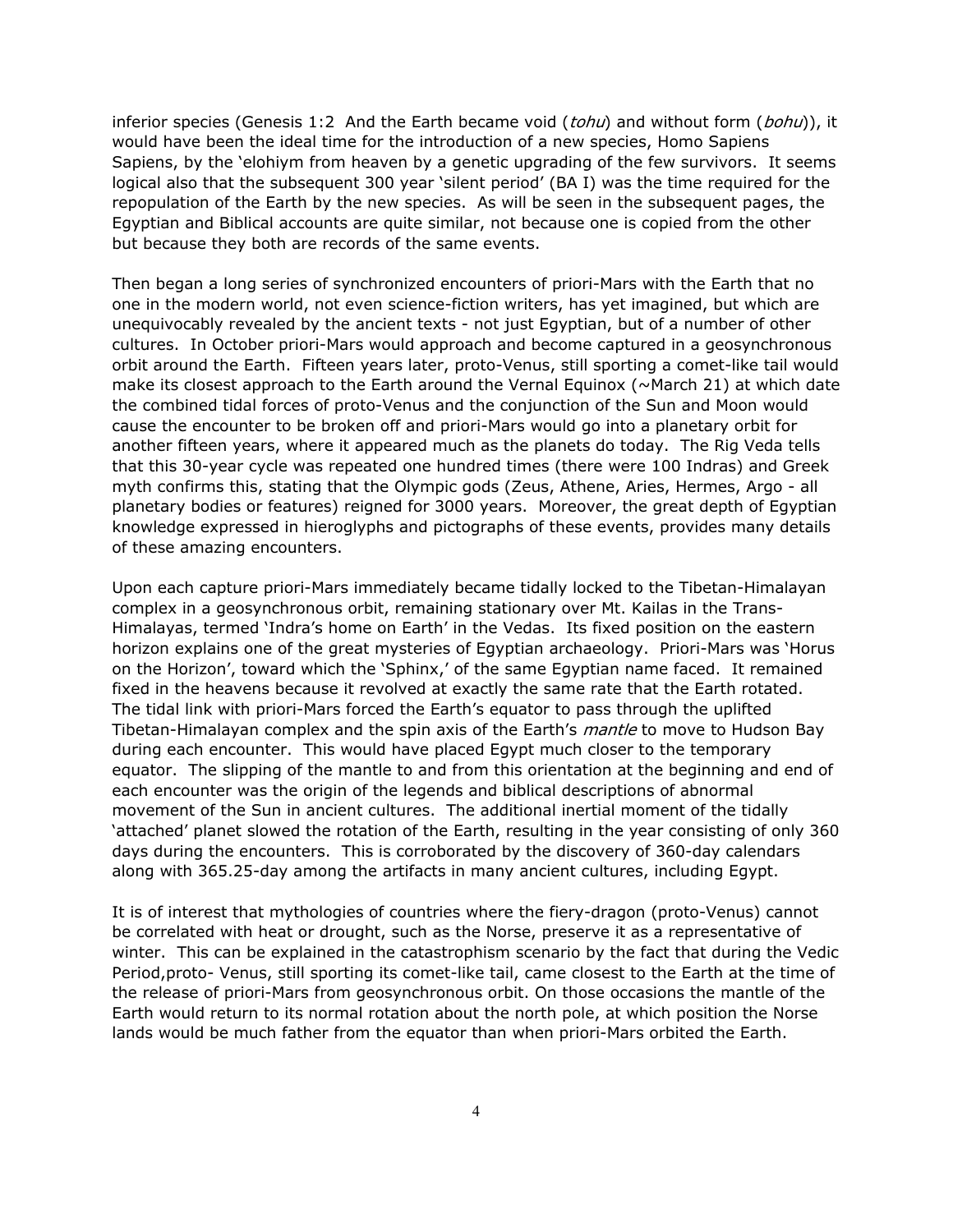The tidal force of the Earth caused an even more radical effect on the mantle of priori-Mars. Just as the anomalous mass of priori-Mars 'attached' to the uplifted Tibetan-Himalayan complex effected the orientation of the Earth's mantle, so the proportionally greater (at the time) uplifted mass, known as the Tharsis Bulge on Mars, governed the orientation of its mantle during the fifteen-year encounters. The tidal attraction of the Earth on this mass acted to continually torque the spin axis of priori-Mars' mantle so that its north pole remained pointed toward the Earth - not rotating perfectly smoothly but with a one-day, precessing motion. It resembled a wobbly wheel stationary in the heavens revolving once per day. It is referred to once in the Bible as the gol-gol (wheel) and in many other cultures as a mill or a churn. Because its north pole remained pointing toward the Earth, that location became the focus of a great amount of activity induced by the continuous tidal force of the more massive Earth. Note that the mantles of both planets, on which the uplifted mass anomalies were present, felt the tidal torques while the solid iron cores of both planets remained rotating normally because the solid cores were spherical and were isolated from the mantles by thousands of kilometers of liquid outer core.

Immediately upon Earth's capture of priori-Mars, the tidal forces of each planet relocated the other's oceans. This configuration resulted in *enormous but stationary* tides on both bodies. On priori-Mars, all the water in its northern hemisphere was pulled rapidly toward the north pole facing the Earth. Indeed, evidence of enormous northward flows and a 'northern ocean' on Mars has been recognized by planetary scientists, which have named the now dry area the 'Oceanis Borealis.' Amazingly, it formed a great convex mirror in which the reflection of the Earth could be seen. This was the origin of the strange ritual, that of 'mirror gazing,' which was popular in October as late as medieval times.

On Earth, all the water in the hemisphere centered at Mt. Kailas was drawn towards the Trans-Himalayas. It could not attain that altitude but completely inundated northern India. Locations at the periphery of the hemisphere facing priori-Mars experienced a stronger flow because its tidal force had a stronger horizontal component there, pulling the water 'sideways.' The result was that the water in the eastern Atlantic, the Mediterranean and Red Seas, was drawn rapidly and smoothly across the land, as if a giant had tilted it. This accounts for the multitude of seashells found in the middle of the Sahara and the recent filling of desert depressions, such as the Faiyum with ocean fish. Because priori-Mars approached the Earth from the Sun side, it was difficult to anticipate the hour of its closure and the peoples in the path of the flood had little warning. There is evidence that the earliest Egyptians tried to use ships to prevent being swept away. Fourteen of the earliest planked ships were found far inland at Abydos, near the temple of Khentyamentiu in 1991. These were dated at the first dynasty (2950-2775 BC). They had large stone anchors, perhaps to prevent the floods from carrying them away. But that method of avoiding loss of life would still have accommodated a limited number of occupants, and was apparently abandoned.

#### Pyramids, Tells and Ziggurats - Lifeboats

The permanent solution to these floods devised by the Egyptians was to build the massive pyramids, up which thousands of people could scramble to prevent being drowned and carried away. Their design provided access from all sides and made them impervious to earthquakes also induced by priori-Mars' approach. This explains the long-questioned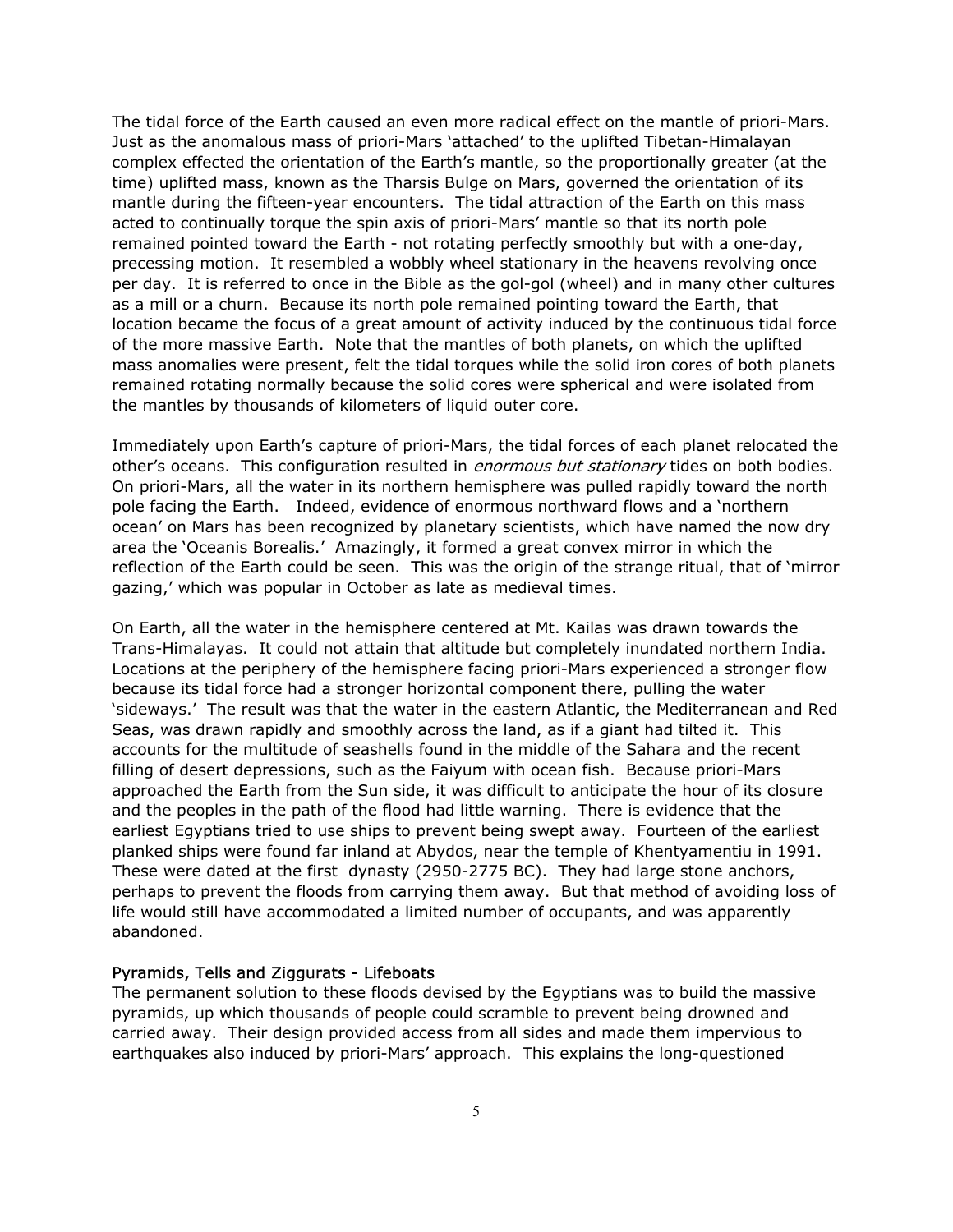motivation of the people who participated in these monumental building projects and their duplication, to accommodate the increased population that accumulated in the next thirty years until the next flood.

The 'sand-dwellers' in the Middle East built cities on tells (Arabic tels), flat-topped hills, for the same purpose and where their elevations proved insufficient, these were surrounded by thick dam-like walls tens of meters thick, often supplemented by earth glaces on the exterior mixed with lime. The great thickness of the walls (forty meters at Jericho) was a means of coping with the continuous earth-quaking that accompanied the approach of priori-Mars. In Mesopotamia the ziggurats were the most unique flood defense for the privileged.

## The Watery Origin

Although floods occurred in Egypt every thirty years when priori-Mars approached and became captured in geosynchronous orbit, most of the flooding described in Egyptian myth, and indeed in all ancient myth, were actually descriptions of events occurring on the surface of priori-Mars, of which they had a 'birds-eye' view. The majority of these events took place in the northern hemisphere of priori-Mars, which faced the Earth during each encounter. The planet appeared five hundred times the size of the full Moon and watching the physical events on its surface was a common pastime, more demanding than watching television because of their potential for causing death and destruction on the Earth. Thus the starting point in most mythologies is this beginning, at which time 'heaven rested on the earth,' and was only separated from it by the mythical up-lifter of the sky, the

Egyptian *Shu*, who was pictured as a kneeling deity with his hands upraised as if lifting a heavy weight above his head. He was imagined to support priori-Mars, preventing it from falling to earth, as was Atlas in Greek myth. The very kneeling posture was indicative of how close to the Earth this planet appeared.

Each time priori-Mars was captured, the waters in its northern hemisphere were immediately drawn to its north pole by the strong tidal force of the Earth, completely covering a vast area with an ocean of water. In Egyptian texts this northern ocean, which formed first, was the Nun, the primaeval waters, considered the origin of all life. As a result of marsquakes and the melting of subsurface rock, magma began to migrate upward and was first seen as a glowing mass beneath the waters at its north pole - a golden egg or fish. This led to the ancient archetype of the fish, in Egypt a female representing the great Mother-earth in the water. It was not the mother of our Earth. It was the 'mother' of all the volcanic forms which subsequently rose above the waters on priori-Mars.

As in other cultures, the first appearance of land above the waters was a major event for the Egyptians. This was the 'risen land', the primordial hill whose emergence heralded the end of the 'first time' and the beginning of all the phenomena to be witnessed. The Egyptians related its initial shape to the familiar crocodile or hippopotamus whereas the Hindu's saw them as the 'incarnations of Brahma' (e.g. turtle or boar) and later the 'Avataras of Vishnu.' In Egypt the north celestial pole was variously imaged as a mountain-summit, an island in the deep, a mound of earth, a papyrus plant or lotus in the waters of immensity, a tree, a stake, a pole, a pillar, a pyramid, and other types of the apex in heaven.

As more land arose above the waters it was seen as the crocodile-headed Sebek, or Horus-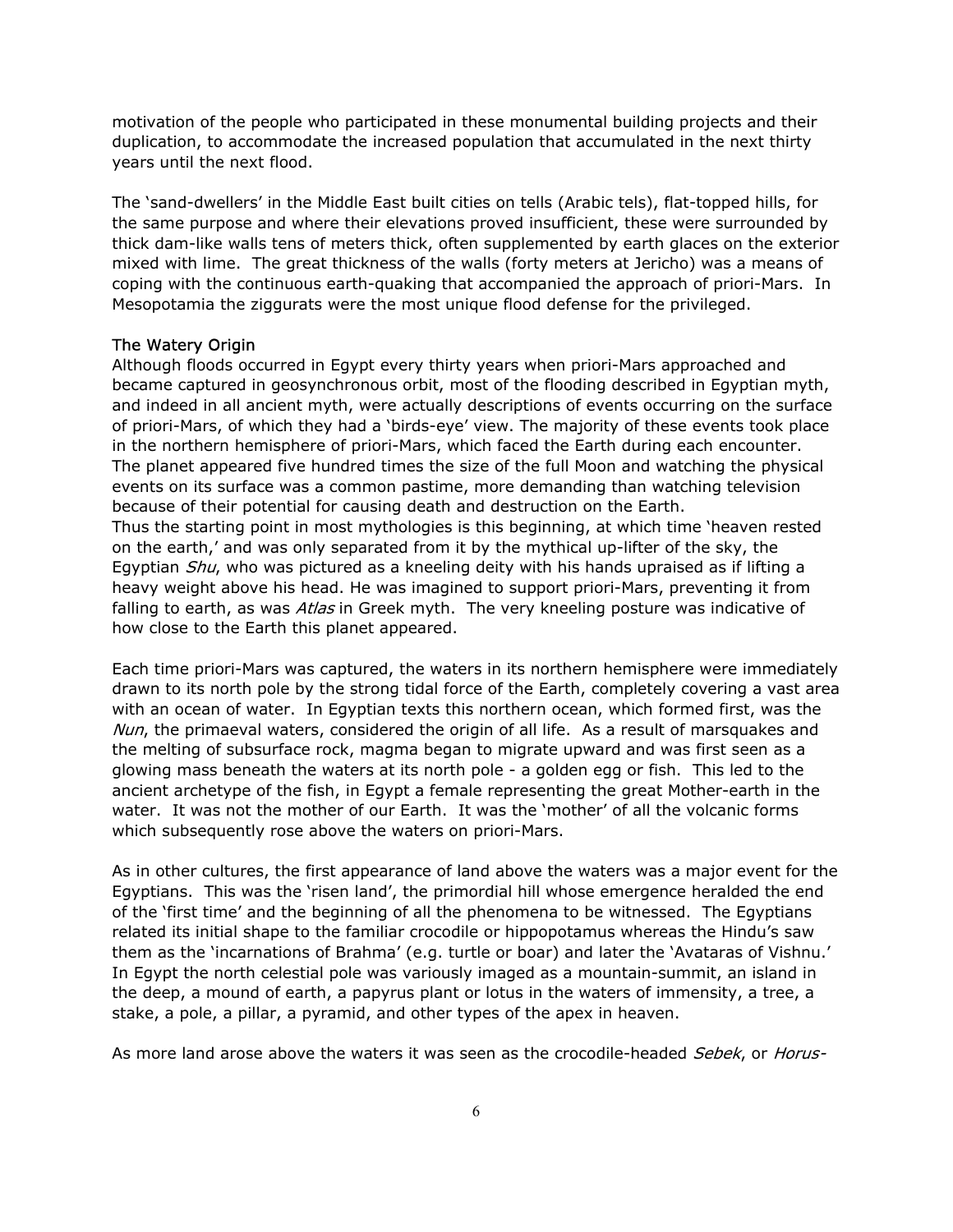Sebak called "the crocodile god in the form of a man," consistent with the *fish-man* of Babylonia and *Ea* the fish-man of Nineveh. Over a period of months after its capture, a column composed of millions of hardened vertical lava tubes rose from the north pole of priori-Mars to great heights, becoming the most revered deity in all cultures. Because of its origin in the waters, this formation was likened to a giant water plant in a number of cultures, such as a papyrus reed or lotus. In Hindu myth this same feature was called Brahma, which was described as the lotus flower that grew from the naval of Vishnu,the mound or island protruding above the water. The "great reed" of the Japanese mythos is identical with the papyrus reed that represented *Osiris* in Egypt and the lotus of Meru in India. Each culture saw themselves as being aligned with this formation pointing down toward the earth. For example ancient Japanese called their land Ashi-hara no naka tsu Kuni, "the Middle Kingdom of the Reed Plain."

Due to many great convulsions within priori-Mars the hardened lava feature, supported primarily by the tidal force of the earth, would collapse spreading its fragmented lava tubes over thousands of square miles and leaving a conical pile of shattered lava rocks around its base. Although the lava column would quickly reform, the debris from each such collapse



accumulated, forming a conical hill or mountain surrounding its north pole. This led to the conical mountain theme also common to many cultures, the Egyptian 'alter mound', Ara or Am-Khemen, on which the pillar would reappear..

## Osiris, the Djed Pillar

The lava column grew to heights of over a thousand kilometers and became the primary deity in all eastern cultures - it was Osiris/Horus in Egypt. Its great height relative to the entire planet is illustrated in Figure 1. Flames shot from the top, smoke and steam surrounded it and continuous tornados writhed about it in the high temperature, low gravity environment at the north pole of priori-Mars. When convulsions occurred within priori-Mars, this rather fragile column would often collapse only to be rebuild in a matter of weeks by the continuing upward flow of

Figure. 1. Achenaten worshiping Aten, lava. In the Vedas these collapses were described as thought to be the Sun, but the resembling a serpent shedding its skin. prominent lava column (Osiris) proves otherwise.

The visible surface of priori-Mars rotated about its north pole. Thus the lava column appeared to form an axis about which the planet rotated, resulting in the Egyptian sep or 'turning.' Since it pointed down toward the Earth many ancient cultures pictured it as an axis connecting the revolving priori-Mars and the Earth - the axis mundi (axis of the worlds). This flaming, smoking lava column was the primary deity in every eastern culture. Often playing more than one role. It was Prajapati (Vedic), Brahma (Hindu), Buddha, Zeus and Atlas (Greek), 'the column of smoke and fire' and the 'outstretched arm of God (Jewish), as well as Osiris, Horus and Shu in Egyptian myth. This great column is clearly pictured extending downward from the sphere (priori-Mars) in many bas-reliefs of Akhenaten worshiping Aten (Figure 1). The prominence of the column on the disk in all the artwork from Akhenaten's reign might imply that Aten was the column itself,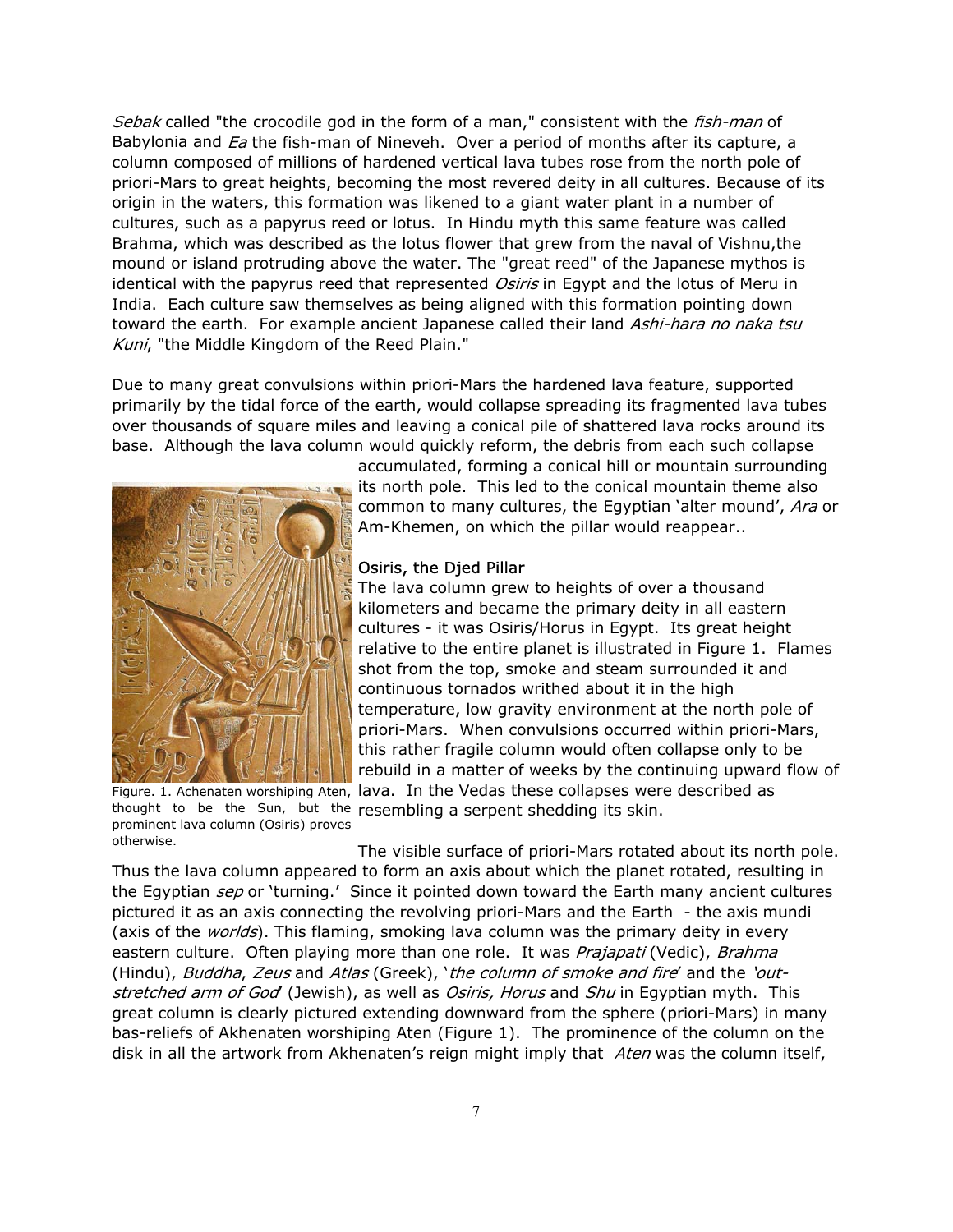but why he would have renamed the feature known for millennia as *Osiris* or *Horus*, is not clear. The relief is a graphic representation of priori-Mars, and shows the great of the lava column relative to the size of priori-Mars, which was considerably larger than Mars is today.



Figure 2. Tet or djed pillar

Tet- Osiris.

The massive lava column acted as a catalytic cracker to separate the molten elements rising in it, based on their condensation temperatures and densities. These elements flowed out near the top of the column, forming horizontal layers at different altitudes in the micro-gravity environment between the two planets. The unique color and texture of each layer is described in detail in the Rig Veda. They were also seen as the 'four heads of Brahma.' These same layers resulted in many cultures describing the column as a tree (the tree of life, the upside-down tree of the Shaman and the lotus

growing from the naval of Vishnu). The column and the horizontal

extensions at the top are stylized in its simplest hieroglyph, the *tet (ded)* or *djed pillar* (Figure 2). The association of this feature with Osiris is obvious, since it is often combined with his accouterments, the flail and the scepter (Figure 3). The horizontal layers were also seen as the rungs of the ladder lowered toward the Earth to help the deceased pharaohs attain the *Duat*. This was also the tree of Hathor and the land on which it grew was the golden Puanta, the mythical or divine Anta in Amenta.

## A North and South Pole?

A well known Egyptologist who lived a hundred years ago, Gerald Massey, wrote that the Egyptians defined two 'poles':

The two pillars of Sut [Set] and Horus were primal as pillars of the two poles ... as the two supports of heaven when it was first divided in two portions, south and north; and the pillar or mount of the south was given to Sut, the pillar or mount of the north to Horus. The typical two pillars are identified with and as Sut and Horus in the inscription of Shabaka from Memphis, in which it is said, "The two pillars of the gateway of the house of Ptah are Horus and Sut". The present interpretation is that the typical two pillars or props originated as figures of the two poles ... established in the two domains of Sut and Horus to the south and north of the land in which the veriest dawn of astronomy first occurred, and that the types were preserved and re-erected in the earth of eternity as the two supports of the heaven suspended by Ptah for the Manes in Amenta.

It is certain that Sut went down south to some sort of nether-world, and so became the power of darkness in Amenta, when our earth had been completely hollowed out by Ptah, and Amenta below became the south to the circumpolar paradise in the celestial north. The ancient Egyptians had no antipodes on the outside of the earth. Amenta in the nether-world was their antipodes. Their two poles were celestial and sub-terrestrial. The north pole was at the summit of the mount. The south pole was in the root-land of the earth below. The Ritual describes the ways of darkness in the entrance to the tuat [duat] as the tunnels of Sut, which tends to show that a way to the nether-world was made by Sut when his star and standing-ground went under in the abyss of the beginning in the south, where the Egyptians localized the tuat or entrance to the under-world, which was the place of egress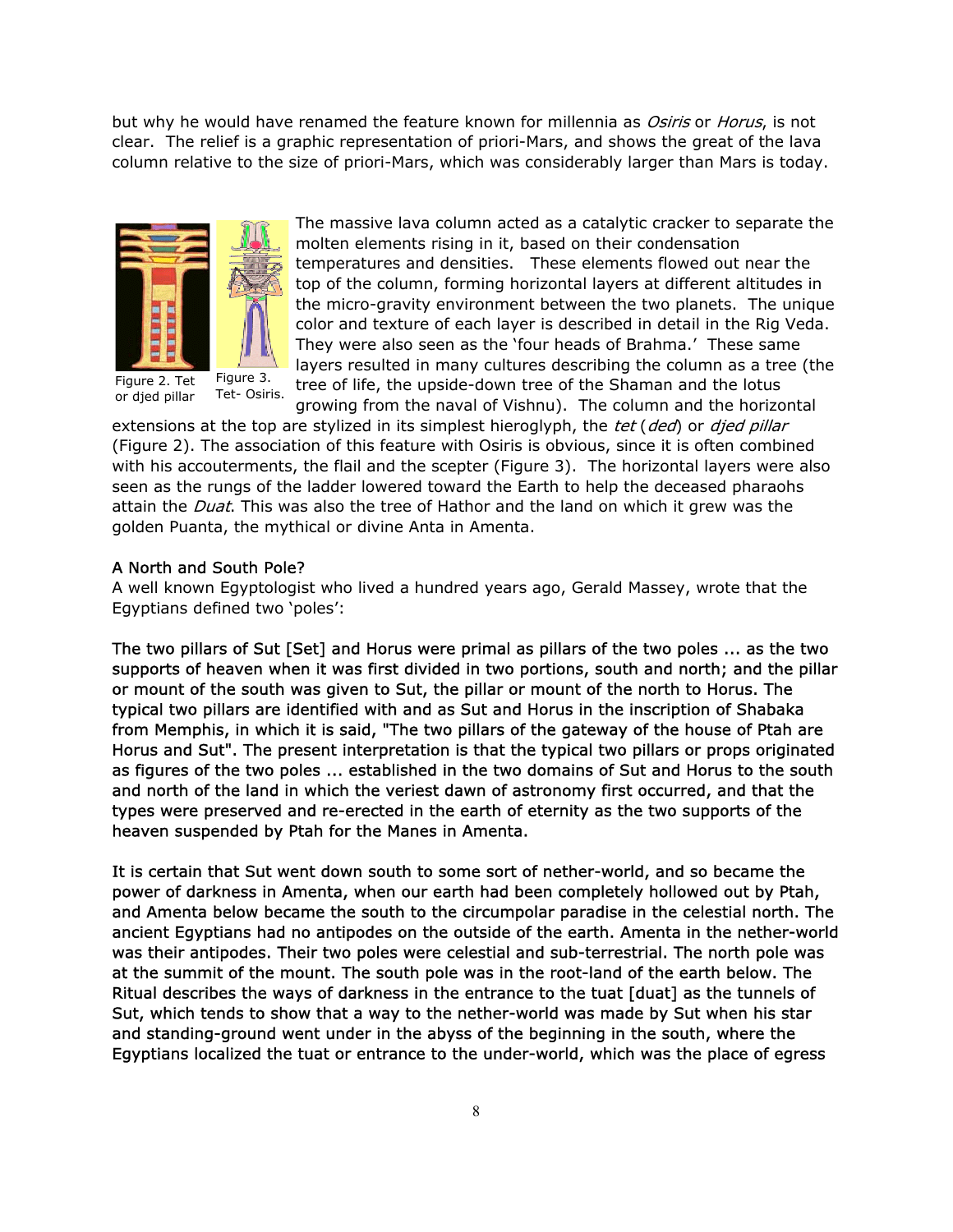## for the life that came into the world by water from "the recesses of the south".

One beauty of studying ancient cultures is that interpretations such as this, which are one hundred years old, are not out of date and thus Massey's interpretation, although he had no idea that the Egyptians were describing another planet when he wrote "earth", is extremely enlightening in the present context. The Egyptians recognized two poles but because priori-Mars' north pole remained facing the Earth during each encounter, they rarely saw the actual south pole. The pole of Horus was the great lava column at the north pole of priori-Mars, pointing down toward the Earth. But when this column collapsed as a result of a rapid-fire ejection of bodies through the vent from which it arose, the water surrounding it was seen flowing into the temporarily gaping hole. This downward opening was imagined to be the 'south pole,' the pole of Sut and the entry to the netherworld below the surface of priori-Mars, Amenta. All of these physical events led to the conclusion that a great power resided in the netherworld, the interior of priori-Mars.

### Confirmation from Babylonian Mythology

In Babylonian myth, priori-Mars was Marduk, Venus was Tiamat. The mythical battle between these two was the result of the fact that Venus approached the Earth every thirty years and was instrumental in releasing priori-Mars from its geosynchronous orbit. This was interpreted as the 'home' god, priori-Mars, which had been orbiting the Earth for fifteen years (at Earth =  $AN.UR$ ), going off to battle the intruder god, Venus. The planetary orbit of priori-Mars (Marduk) was termed E.NUN. Therefore, Marduk saw `all the quarters of the universe,' the Sumerian term for which was simply  $AN.KI$ , meaning `Heaven and Earth'. The lava column on priori-Mars was Ea and the sacred source of all life, Apsu, was thought to live beneath the surface at the north pole. The lives for which the Sumerians believed he was responsible were the hot bodies ejected into space through the north pole opening, but may have included the planet Marduk itself which appeared to rise through the waters at the north pole. The relationship of Ea and Apsu is clarified in the Enuma Elish which states that Ea slays Apsu and establishes his dwelling place upon Apsu, which was at the north pole of priori-Mars.

#### The Circum-Polar 'Stars'

Much of the mythology in the Egyptian and other eastern cultures came from other prominent surface features on priori-Mars, such as volcanos, that extended above the waters. Due to the tidal force of the Earth, these were all blazing toward the Earth and were seen as illuminated dots of light, like stars, on the surface of priori-Mars, which resembled a giant wheel stationary in the heavens, slowly rotating once a day. As a result, these were called the circum-polar stars, and the Duat (Argo in Greek myth) was described as 'star covered.' Modern astronomers have tried to match the actual stars we see today surrounding the north star, to the ancient positions (similar to right ascension and declination on the surface of priori-Mars) given in the Hindu astronomy book, The Surya Siddhanta. But because they do not match the positions of actual stars, they ridicule the ancients, implying they were stupid.

#### The Number Seven in Myth

There were seven very prominent volcanos in priori-Mars' northern hemisphere which reappeared each time it was captured. These are prominent in the myths of every culture.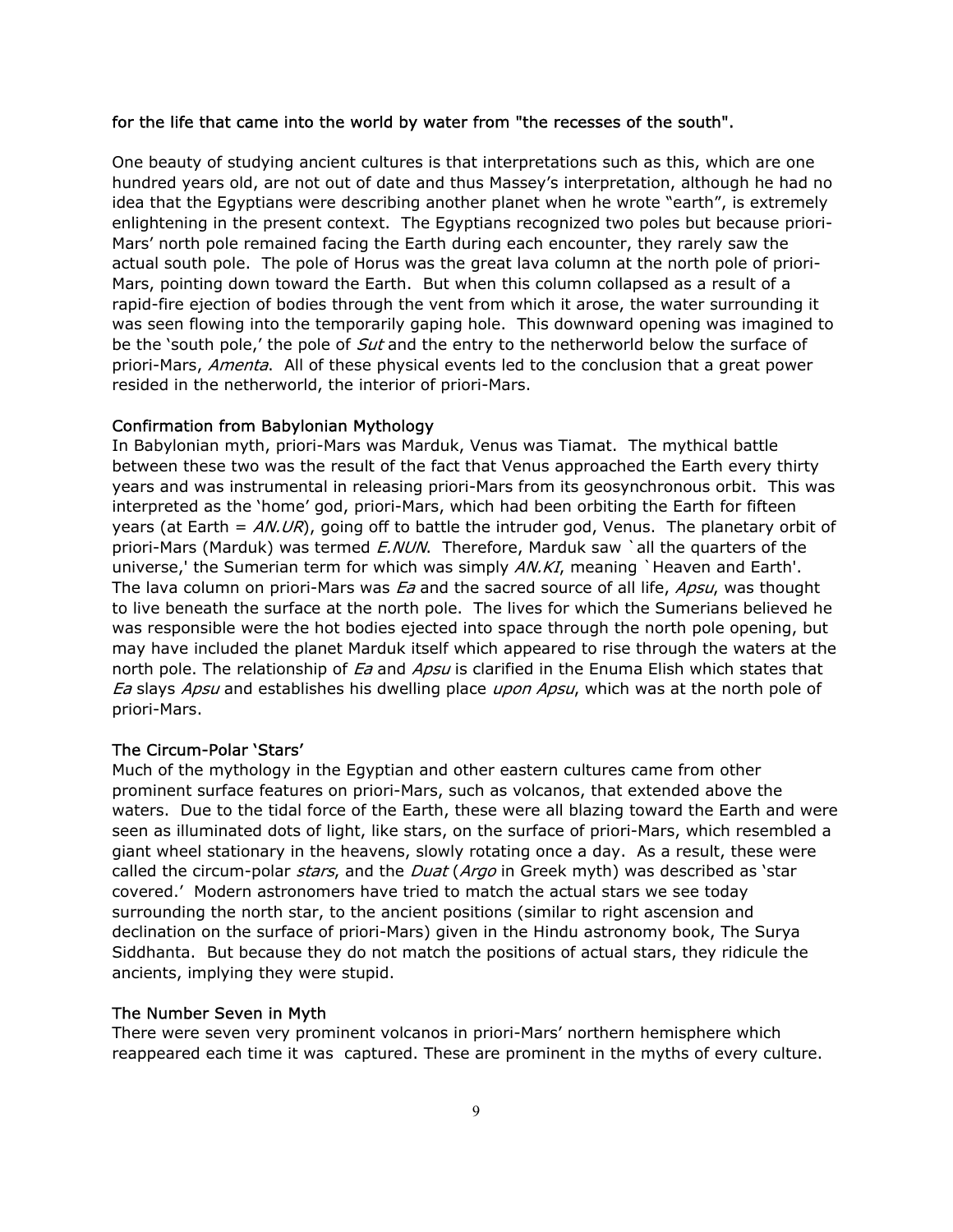

Figure 4, The Nebu, represents the toward the Earth.

This is why Osiris/Narmer was sometimes referred to as the 'King of the Seven Stars.' They are spoken of in a ritual as 'those seven Uraeus-deities who are born in Amenta,' which meant their volcanic origin was recognized to be below the surface of priori-Mars. I suggest that the hieroglyph pictured in Figure 4 represents these seven volcanos extending down toward the Earth from the spherical priori-Mars. This hieroglyph is currently interpreted 'gold,' possibly because of the golden color of priori-Mars (the golden Horus). The same large volcanos were the seven

surface of priori-Mars with seven Sacred 'rishis' (priests) in Vedic myth and the Seven Sisters large volcanos pointing downward *of Zeus* or the *Pleiades*, in Greek myth, in which Zeus was the hardened lava column. As is true with all the other mythical features, which left the vicinity of the earth some

2,700 years ago, their names were soon reassigned to stars or constellations - as was done with the Pleiades.

As in the case of the circum-polar stars, the absence of priori-Mars in the heavens near the Earth in the current era has led to the incorrect identification of Osiris with the constellation Orion, which has seven bright stars. Additional confusion arises from the three aligned stars that often appear in Egyptian pictographs which represented the three aligned volcanos on the surface of priori-Mars (Figure 8), not as currently believed, the three stars in the belt of Orion.

Some Egyptologists claim that the Egyptians predated all other ancient civilizations and that consequently similarities in their myths with those of Egypt are due to copying. But this is not true. All cultures observed the same events in the heavens, thus their observations have many similarities. Also, if priori-Mars had been captured only once, there would not have been such a great commonality between cultures. It was only because there were one hundred captures and subsequent releases, during which the same sequence of events reoccurred and the same features reappeared that the common threads of myth are so similar in different cultures. In fact, the hundred-fold reappearance of the many anthropomorphised features on priori-Mars surface was the origin of the notion of reincarnation in all ancient cultures.



Figure 5. The head of Anubis was a metaphor for priori-Mars.

## The Two Lands

The 'two lands' in ancient Egyptian texts do not refer to Upper and Lower Egypt, as currently believed. It referred to the two dichotomous landforms still discernable on the surface of Mars. The 'southern highlands' were covered with their original green vegetation for much of the 3000-year period of cosmic chaos - thus the Egyptian term 'the Great Green' [world].' While the 'northern plains,' was a large island formed by volcanic flows rendering it red because of the color of the lava or black due to the fires. The two were clearly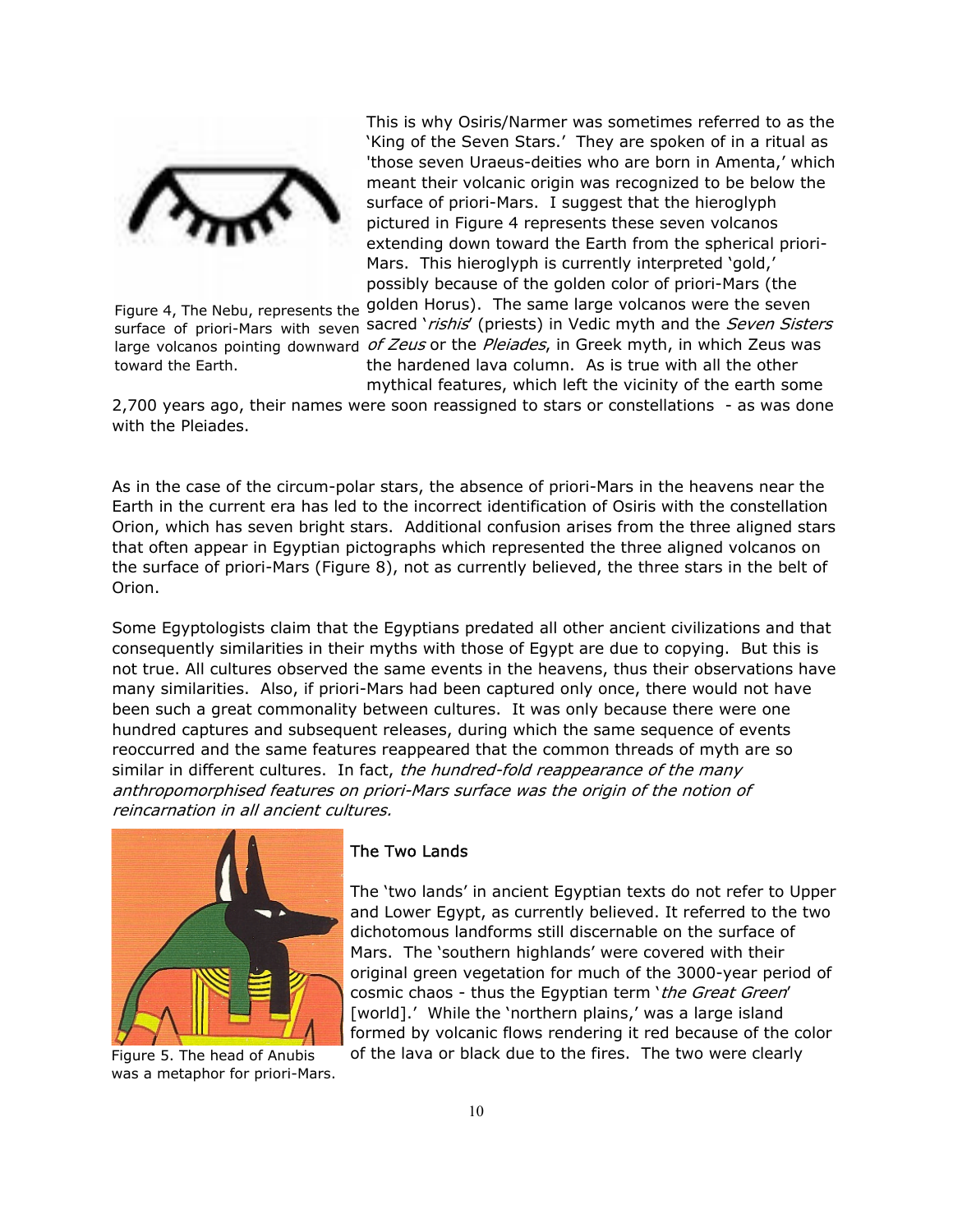separated by the northern sea surrounding the uplifted land. The head of Anubis (Figure 5) represents the two contrasting landforms on priori-Mars, with the snout being black due to volcanic action and the rest of the head being green. In a similar vein, the Vedic deity Yama-Yami was described as 'a green man with a red cloak' - its very double name implying the dichotomous nature of the surface. Similarly, the Chinese Yin-Yang symbol was originally a drawing of the 'two lands' on priori-Mars.

Narmer, 'the Lord of Two Lands,' was an early name for the great lava column later called Osiris and not a pharaoh who united Upper and Lower Egypt. The northern plains of priori-Mars were also seen as the face of a lion while the southern highlands, rougher and higher, resembled its mane. This was the original form of the Sphinx' head, the statue which stared at and was named for Horus-Am-Acket.

## Isis - the Moon

Although the Moon was much smaller and nine times farther from the Earth than priori-Mars during the fifteen-year encounters, it played a particularly important role in replenishing the Earth. Each time the Earth-priori-Mars pair, which revolved about one another once a day, passed through alignments with the Moon, great convulsions wracked the interior of priori-Mars. These caused every volcano on the planet to flare and bodies as large as Mt. Everest to be ejected from volcanic vents in its northern hemisphere aided by the tidal attraction of the Earth, along with dust, atmospheric gases and water. The fact that the occultation of the Moon by priori-Mars caused such great activity on the latter led to the notion that Isis (the Moon) and Osiris (the lava column) were romantically entangled.

Even more severe convulsions of priori-Mars (Ra) resulted from alignments with both the Sun and Moon, i.e. at or near eclipses. As the Moon approached alignment with the Sun it appeared only as a sliver-Moon. This stage was referred to as Isis-Serkh, or scorpiongoddess, because of the visual resemblance of the sliver- Moon with the scorpion. Each such convulsion shot some of the atmosphere of priori-Mars toward the Earth, therefore Isis-Serkh is associated with 'supplying breath.'



Therefore *Isis* was the Moon in Egyptian myth, a fact which no one seems to have recognized until now because the events of the Vedic period are not yet understood. Figure 6 is an anaglyph of exactly such an occultation (alignment) because Isis is directly above the symbol for priori-Mars, thereby hidden from the Earth, which is understood to be directly below. Corroboration is provided by the fact that many more volcanos can be seen blazing down toward the Earth than the more common seven shown in Figure 4, because of the convulsions induced by priori-Mars' alignment with the Moon.

The epithet *ancient*, commonly associated with *Isis*, implies that the Moon was captured in more ancient times, but still within the cultural memory of ancient Egyptian tribes. Velikovsky provided several clues

Figure 6. Isis positioned to the capture of the Moon in ancient texts and the Bible. I have behind priori-Mars, i.e. suggested that the Moon was captured some 12,000 years BP (before hidden from the Earth the present), at a time of great upheaval, known in paleontology as below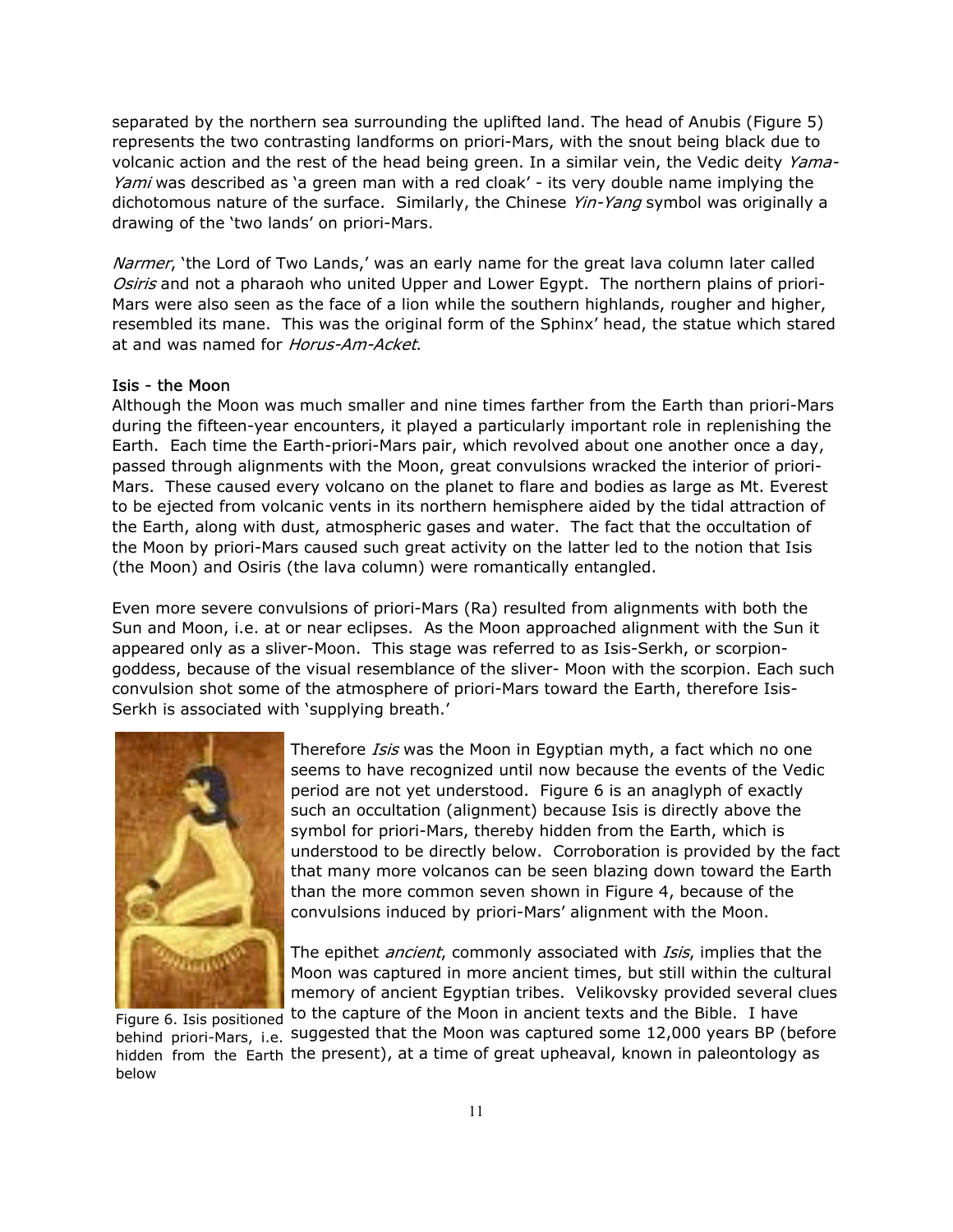the Younger Dryas.

The exact match in the diameters of the Sun and the Moon as seen from Earth have been noted by some Intelligent Design advocates as a possibly designed to aid mankind to study the Sun. This exact congruence takes on a much more profound aspect in the proposed catastrophism, because it would maximize the combined tidal force of the Sun and Moon when they were aligned thereby accelerating the transfer of water and atmosphere to the Earth.

### Isis and Osiris and the Lunar Maria

The identification of Isis as the Moon leads to an explanation of the myth of Isis and Osiris and even more amazingly gives a vivid description of the recent formation of the lunar maria, which all astrophysicists believe happened billions of years ago. As in a number of cultures, the primary deity, *Osiris* in Egypt, was originally associated with the flaming proto-Venus, because power was associated with fire. Then an encounter between Venus and priori-Mars in the vicinity of the Earth caused Venus' orbit to move inside that of the Earth, resulting in a thin crust forming on Venus, which muted its bright glow. This transition was characterized in myth as Osiris having been tricked by his enemies and sealed in a coffin. The same encounter resulted in the first capture of priori-Mars in Earth orbit and the formation of its northern ocean. Thus the myth continues that the conspirators threw Osiris' coffin in the ocean, implying the transfer of Osiris to priori-Mars, and that it became incorporated in a large tree, which was the flaming lava column at the north pole of priori-Mars. The flames implied that the power of Osiris had been transferred to priori-Mars. Then, when Isis (Moon) was 'away' (actually occulted by priori-Mars) Osiris' enemy Set cut his body into fourteen pieces and spread them all over the Earth so that it could never be ressurected. The myth concludes by Isis going all around the world, finding the fourteen pieces of Osiris' body and placing a monument at each location.

Physically, the alignment of the Moon with priori-Mars caused great convulsions within it and the lava column collapsed as a series of fourteen large, hot bodies were ejected into space in rapid fire sequence from the same volcanic vent, all following the same trajectory. The Vedas use the term *ambhamsi* (streams) to describe these sequences, which were apparently quite common, as evidenced by identifiable 'families' of asteroids to this day. These glowing, hot bodies arced outward, barely reaching the orbit of the Moon and impacted on its near side, where a kilometer thick layer of small rocks and dust from convulsions of priori-Mars in previous millennia had accumulated. This regolith cushioned their impacts and because the bodies were still very hot, therefore soft, they melted as they hit and the material remained in the basins created by their impacts, forming the lunar maria shown in Figure 7, of which there are exactly fourteen. Thus the lunar maria are the monuments in the Egyptian myth.

Unfortunately astrophysicists remain ignorant of the myth, or at least of its astronomical significance. This scenario is actually (unknowingly) corroborated by scientists at the Fermi Institute and the University of Chicago, who have calculated that the impact velocities for a dozen of the large lunar basins are very low; indeed, six of them fall below the escape velocity (2.4 kilometers per second) of the Moon. In spite of the suspiciously low impact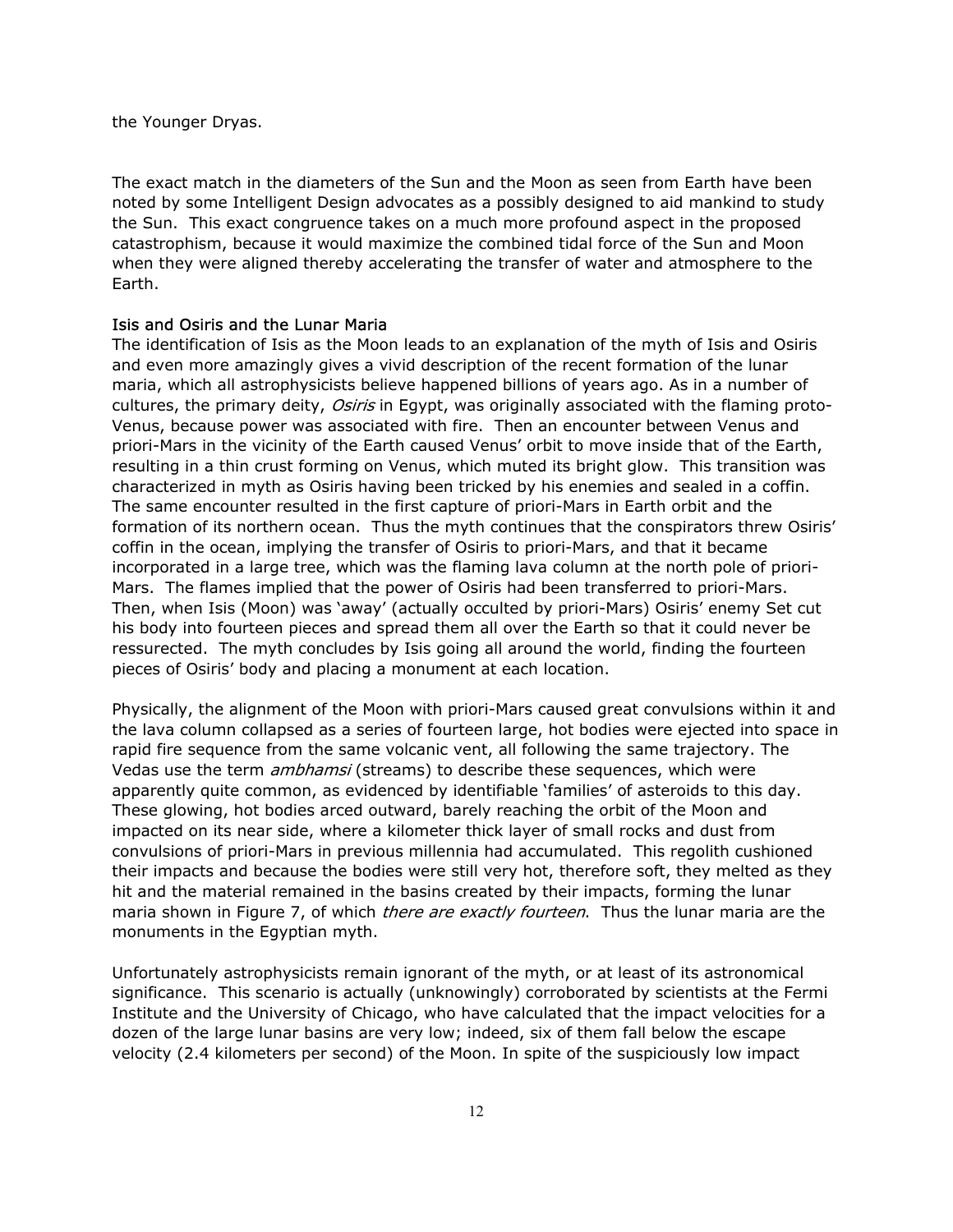velocities and the fact that all the basins are on the near side of the Moon, the *calculated* dates (around 3.9 billion years) of these same basins have been adopted as the basis of the currently accepted 'great bombardment' hypothesis used to date the surfaces of all the terrestrial planets.



Modern astrophysicists hypothesize that the maria formed by two separate processes, asteroid impacts which created the basins (craters) followed by lava flowing from the interior exclusively up into the basins hundreds of millions of years later. They date the basins at around four billion years using the material thrown out of the basins, which was regolith from priori-Mars. The apparently 'younger' darker basalt rocks that formed the impact basins are not the result of volcanic flows from the lunar interior. Their calculated ages are also those of priori-Mars, but modified by the out-gassing of argon which took place

Figure 7. The maria are the monuments placed by Isis where she found each part of Osiris.

when they were first ejected and extremely hot. The deeper in the planet from which they were ejected the hotter they were and the younger their calculated ages.

This also accounts for the large differences in calculated ages from maria to maria. The Egyptian people, who lived at the time, only some 3000 years ago, observed and recorded the maria being created. In fact, there is a holiday still celebrated to this day in Egypt called 'the day that Osiris entered into the Moon.'

### Solar and Lunar Eclipses

The ejections of massive rock bodies from priori-Mars were most powerful when the Moon and Sun were aligned with one another and with priori-Mars, i.e. at the time of eclipses. Their exact congruence as seen from the Earth is not a coincidence. Because of the many large glowing rocks that fell to earth at those times, together killing millions of people, ancient cultures feared both solar and lunar eclipses that today raise no particular concern. A number of large ejected rock bodies remain in the inner solar system today, where they are called Near Earth Asteroids (NEAs) and short period comets. Indeed, so much rock material was ejected from priori-Mars that the entire northern plains, approximately onethird of the surface of Mars today, is seven kilometers below the level of the rest of the planet. The Vedic people classified the ejected bodies (embodied spirits, i.e. given bodies by Brahma) based on where they ended up, i.e. on the Earth, in orbit around the Earth, on the Moon or in planetary orbits.



'wings' were the paths of glowing charged particles flowing toward the magnetic poles of the Earth.

The eruptions of many priori-Mars volcanos also shot clouds of ionized gases into space near the Earth. These glowing gases were captured in Figure 8. The 'solar' disk was priori-Mars and the the magnetic field of the Earth and at night could be seen arcing toward the geomagnetic poles. These are shown as the long wings (Figure 8)

attached to what is currently called 'the solar disc, but what in fact represented the planet priori-Mars.'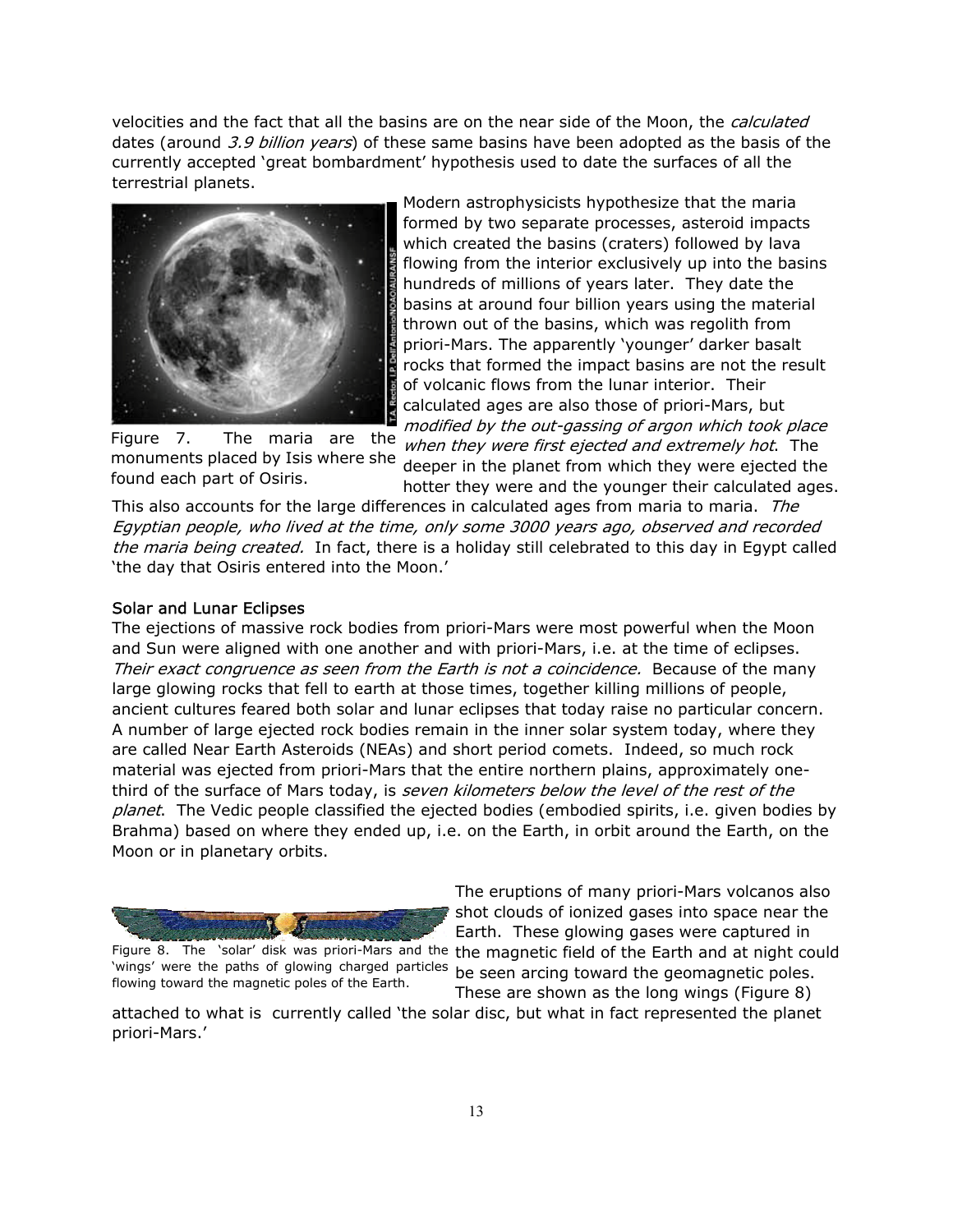As a result of thousands of convulsions during each fifteen-year encounter, priori-Mars became greatly weakened. So much so that pure liquid nickel-iron from its outer core flowed out into space from the western end of the Valles Marineris (Figure 9) forming bizarre shapes like serpents in the micro gravity environment between the planets. It is also possible that the *nemes*, the headdress worn by the pharaohs originated from the shapes of this liquid iron. In subsequent months and years many nickel-iron meteorites fell to Earth. The Egyptians, having observed the entire 'show' knew the iron came from priori-Mars and named it the 'celestial metal.'

#### The Face of Horus





Figure 10. The pronounced beak of the mythological griffin was inspired by the Tharsis Bulge

Figure 9. The Tharsis region of Mars, Arsia and is color prominent on the surface of Mars, Arsia and coded to show the seen Ascraeus Mons. Horus' nose or *beak* was formed The Tharsis Bulge comprises a group of raised physical features on the surface of Mars. This area, shown in Figure 9, was known as 'the Face of Horus' to the ancient Egyptians. Although now only seven kilometers above the datum, in ancient times the area was raised so high that it distorted the spherical shape of the planet, leading to the name 'dog star' in many cultures. Indeed, the same features were seen as the 'face of Siva' (Shiva) in Hindu myth. The 'normal' eyes were the outer two of the three aligned volcanoes still

as the Face by the gray area in the figure surrounded by a series of circular faults. This beak and priori-Mars'

stationary position in the sky led to the hieroglyph for Horus, which is simply a standing bird. Note that the west end of the Valles Marineris cuts into the 'beak' on its left side. The prominence of the 'beak' is evidenced by the many representations of the 'Griffin' in the artifacts of a number of ancient cultures (Figure 10).

When priori-Mars was close to the end of each 'stay' in geosynchronous orbit, liquid iron would flow from the west end of the Valles Marineris, shown in Figure 9. This

'death' was appropriately mimicked in a mysterious Egyptian funerary rite called 'the touching of the mouth,' in which participants representing Isis and Nephtys touch an iron implement to the left side of the mouth of the pharaoh's likeness painted on his coffin. Thus modern space probes provide a proof of my recent catastrophism scenario.

The three aligned volcanos shown in the image of Mars were clearly visible to the ancient Egyptians and are found in a number of Egyptian pictographs. In modern times these have been incorrectly identified as the three aligned stars in the belt of the constellation Orion, reinforcing the identification of Osiris as the constellation Orion, which in addition to comprising seven stars, has three aligned stars in his belt. Olympus Mons, at the top left of the figure, was seen as a third eye in Siva's forehead, and was the origin of the Tilaka, a vermilion mark which Hindu's apply on their forehead because it appeared in this position in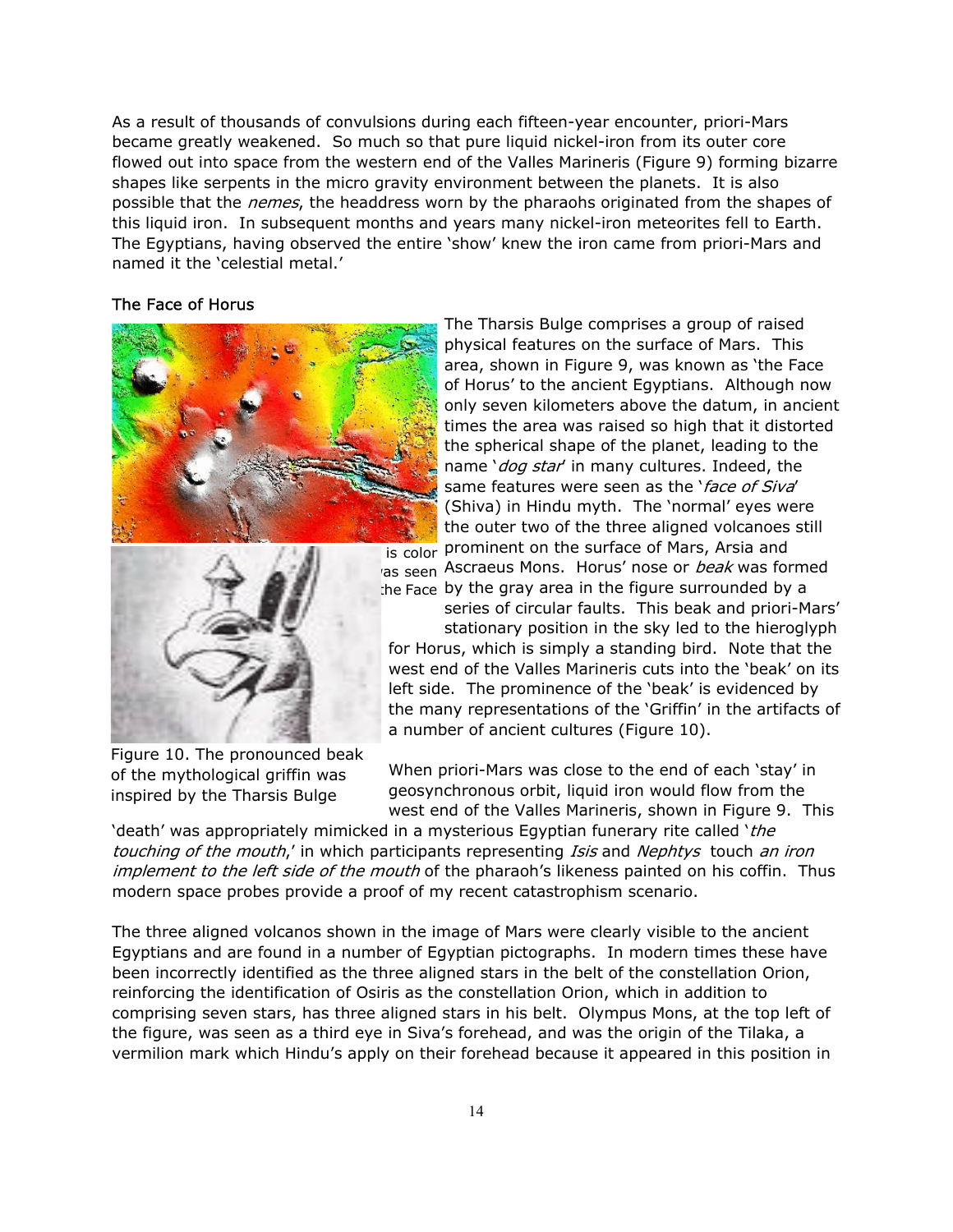the 'face of Siva.' The mark was carried over into the Christian ritual of Ash Wednesday, when a smudge of ash is placed on the forehead of the celebrant.

## Heru-p-Kart

A further corroboration of the fact that the ancient Egyptians clearly observed this Tharsis Bulge 'face' was the common Egyptian reference to *Heru-p-Kart*, i.e. 'Horus the child.' The ancient texts explain the epithet because it appeared that Horus, like a child, was always sucking on a finger on his left hand. This 'finger' was the west end of the Valles Marineris shown in Figure 9 above. This trait has been passed down though some five millennia with no real understanding of its origin. Finally it comes from a most unexpected source, the surface features of Mars.

## The Eye of Horus or Ra



Figure 11. Valles Marineris and surrounding canyons were the source for the ancient Egyptian hieroglyph the 'eye of Ra' or the 'eye of Horus.'

Fifteen years after each capture of priori-Mars in geosynchronous orbit, Venus would approach its closest point to the Earth at the vernal equinox and its tidal force, combined with those of the Sun and Moon and perhaps the partial loss of the liquid core, caused the hot, glowing solid core of the deconstructed planet to protrude through the great gash now called the Valles Marineris like a single great eye. This was the 'eye of Ra' or 'eye of Horus' in Egyptian myth, a fact proven beyond any doubt by the comparison of the hieroglyph with the canyons still present surrounding the Valles Marineris on Mars in Figure 11.

The fact that the hieroglyph matches the

Valles Marineris only when the image of the latter is inverted, i.e. south at the top, corroborates the notion that the north pole of priori-Mars faced the Earth during the encounters. The single eye was also the origin of the mythical Greek Cyclops - a race of one-eyed monsters who were ironworkers, obviously because many iron meteorites fell to Earth immediately after these events.

Subsequently the glowing solid core actually came out of the planet into space and after orbiting the mantle twice dropped into an eccentric orbit around the Earth. As a result, it moved faster than had the intact body when in geosynchronous orbit, thus moved to the east, while at the same time the outer shell of priori-Mars drifted to the west, toward Egypt. As the glowing solid core dipped closer to the Earth it moved faster and faster, earning renown for its great speed. This was *Hermes* (Greek), Mercury (Roman) and in Egypt Hathor, the 'heart of Horus.' After it circled the Earth, the solid core rejoined the mantle and they drifted away from the Earth 'piggy-back.' This entire scenario is discussed in more detail later.

## Ra and Isis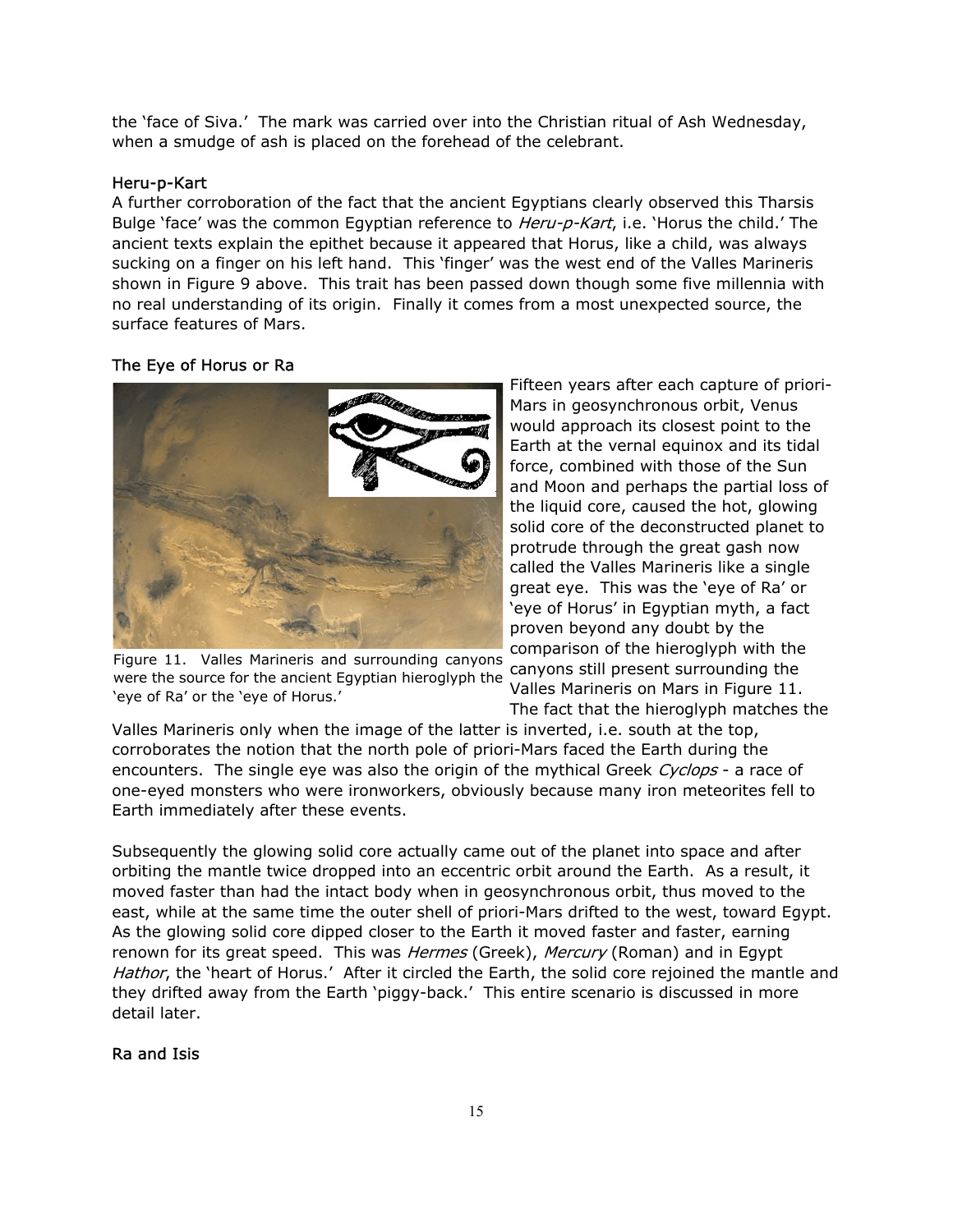Although any modern astrophysicist would condemn the scenario as impossible or at the very least highly improbable, there are four Egyptian myths devoted to it. The reason for this attention was the spectacular nature of the events taking place in the heavens. One is the 'legend of Ra and Isis,' which imagines an adversarial relationship between Isis (Moon) and Ra (priori-Mars):

As the god Ra (priori-Mars) aged and became infirm, Isis fashioned a serpent from the dust which, having been placed in his path, bit Ra and poisoned him. When he was close to death, Isis, in the form of an enchantress, heeded his call for help and administered to him. In order to treat him, she asks only that he state his name, which gods were loathe to do. Then Ra hid himself from the gods and the throne in the Boat of Ra was empty. When it was the time for the heart to come forth the great god was made to yield up his name, and Isis, the great enchantress, said:

Flow on, poison, and come forth from Ra; let the Eye of Horus come forth and shine outside his mouth ... Let Ra live, and let the poison die; and if the poison live then Ra shall die.

The meaning of this myth is that priori-Mars (Ra) became weakened (infirm) and distorted as each fifteen-year encounter drew to its close due to many internal convulsions. Eventually liquid iron from the outer core was drawn out into space through the Valles Marineris. This prompted the notion that Ra was doddering, i.e. dribbling from his mouth. The same liquid iron inspired the origin of the snake. The approach to the alignment of the Moon with priori-Mars is implied by the involvement of Isis. Mars-quakes raised dust over the entire planet, obscuring all the natural features ('Ra hid himself.') It was then that 'the eye of Horus came forth.' What was seen as an eye when the solid core was still visible within the opening became a mouth when the glowing solid core actually exited the planet into space, that is, to "come forth and shine". This makes it quite clear that the red-hot solid iron core of priori-Mars was actually drawn out of the semi-rigid shell or lithosphere of the planet, becoming a separate glowing body in space.

The observation of liquid iron flowing out of the western end of the Valles Marineris in the final stage of each encounter is demonstrated in an Egyptian funeral ceremony. This is consistent with the idea that the event was linked to the 'death' of the deity Horus or Ra. The egress of the core signaled the end of each dance encounter, but the Egyptians knew from many previous encounters that the core (the poison) would return to the interior of priori-Mars, as it drifted away from the Earth. As long as this occurred, priori-Mars would return fifteen-years later, which it did a total of ninety-nine times. This myth may have been composed after the end of the Vedic Period, because it includes the notion that when the 'poison' (the 'spit out' core) lived, that is, failed to return to the interior of Mars, the true 'death' of Ra would occur, i.e. when the disemboweled mantle, which we now call Mars, was permanently separated from the solid core, and drifted away from the Earth into the outer solar system, never to return - this was the death of Ra.

#### Hathor - The Solid Core

A second Egyptian myth describes the low swooping orbit of the solid core, which was an integral part of each separation, as the means by which Ra inflicted punishment on mankind who did not appreciate his efforts on their behalf. One version goes as follows: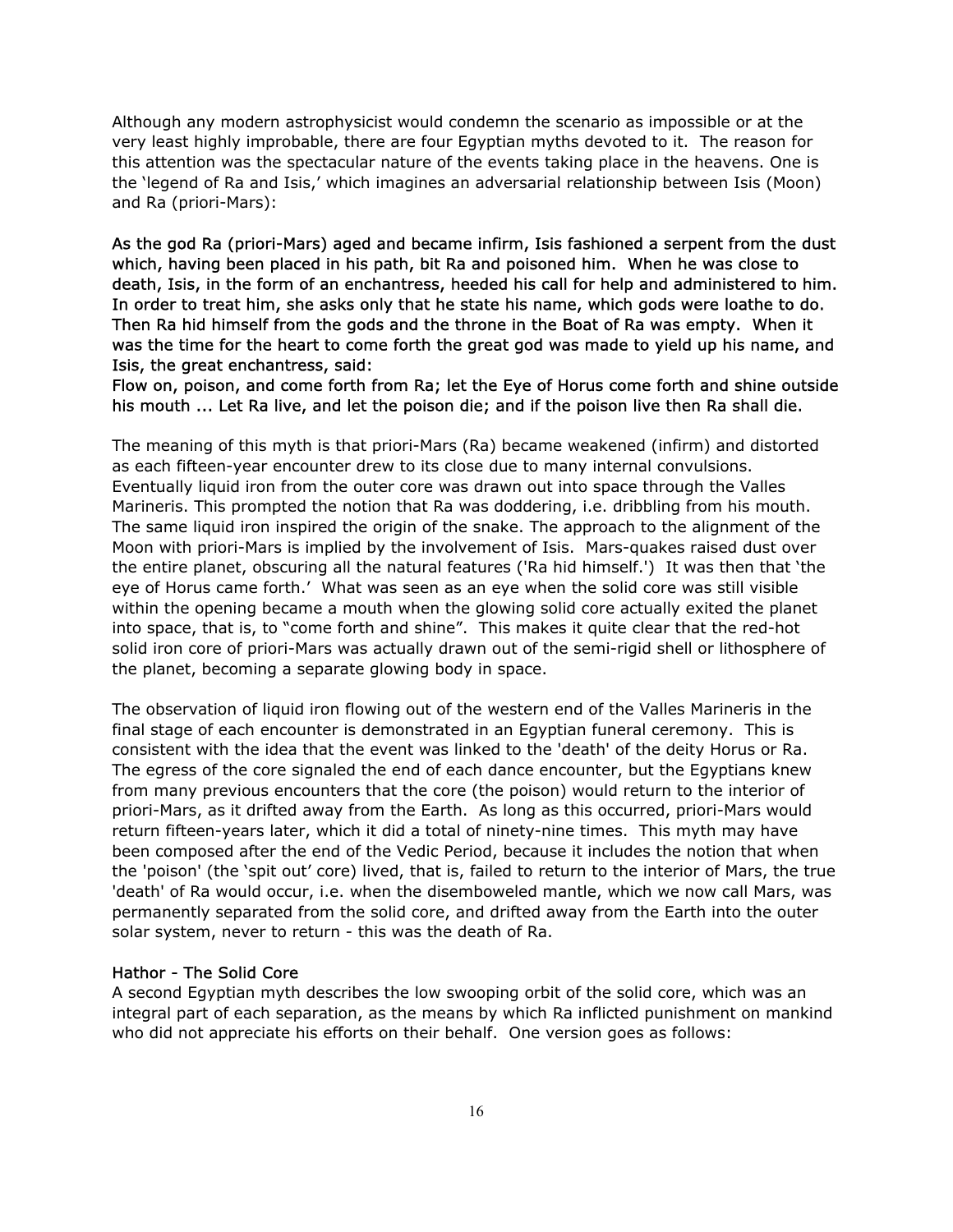Re [Ra] first addresses Nu, the primeval material out of which he arose at the time of creation. In his statement he mentions how mankind emerged from the tears of his eyes ... and now they are conspiring against him. He wants to know Nu's opinion before he kills the entire human race. Nu's reply is that the Eye of Re, the solar eye, will be the instrument to terrorize and slay mankind. Re now becomes aware that men know he is angry over their plot and discovers that they have fled into the deserts of Egypt. The gods in unison urge Re to take vengeance on the conspirators.

The symbol of the Eye of Re is complex but an underlying feature of it is that it can form an entity independent of the sun god himself - even to the extent of going off on journeys to remote regions and having to be enticed back. Here the Eye of Re becomes his daughter, the goddess Hathor ... In the myth of cataclysm ... Hathor becomes a deity of invincibly destructive powers, pursuing men in the desert and slaughtering them ...

The rest of this compilation, following the punishment and near extermination of the human race, is concerned primarily with the rebirth and ascension of the sun god, and therefore of the monarch, into heaven on the back of the 'Divine Cow.' Both the shrine of Tutankhamen and the tomb of Sety I have depictions of the Cow 'Mehet wer' or 'Great Flood' who forms the celestial firmament, identifying the sky goddess Nut. <sup>6</sup>

Obviously the translator is struggling with the notion that Hathor can originate from Ra, the "solar eye" or the "sun god" and then swoop down close to the surface of the desert. Once the context is understood, the translation provides an invaluable corroboration of the proposed scenario. The second paragraph describes the separation, independent motion and return of the solid core to its lithosphere. The third paragraph associates this process with the departure of priori-Mars from each dance encounter. The myth attributes such great destructive power to Hathor, particularly in the region of North Africa, that it may be confusing this with the destruction caused by proto-Venus, which occurred only once at the beginning of the Vedic Period. Another possibility is that the solid core did dip unusually low on one or two occasions. Perhaps this was the cause of the later widespread destruction that occurred around 2650 BC, the corrected radiocarbon date. (the flood of Noah?).

The fact that the Egyptians texts stated that Hathor "pursue[d] men in the desert" and "ascend[ed] into heaven on the back of the divine cow" has implications for the transient orbits of both bodies just after separation and before reuniting. Prior to their separation priori-Mars was stationary relative to the Earth (geosynchronous orbit). The solid core exited the mantle. The latter then drifted away from the Earth and moved slowly to the west, toward Egypt, while the solid core dropped into an eccentric orbit around the Earth with a perigee perhaps as low as 500 km and a period only a few hours. Skimming this low, it would have appeared as an enormous glowing body, occupying much of the visible sky, streaking from horizon to horizon in only a few minutes. Thus the great speed attributed to Mercury or Hermes in Roman and Greek myth was real, and not due to the current orbital velocity of Mercury, as posited by Carl Sagan. It radiated a heat so intense that humans of the time were forced to dash for shelter. Its dipping so close to Earth provided good reason for the mythical idea that it was a messenger who carried instructions from Zeus to mankind.

The recombining of the solid core and mantle is translated in one case as "the ascension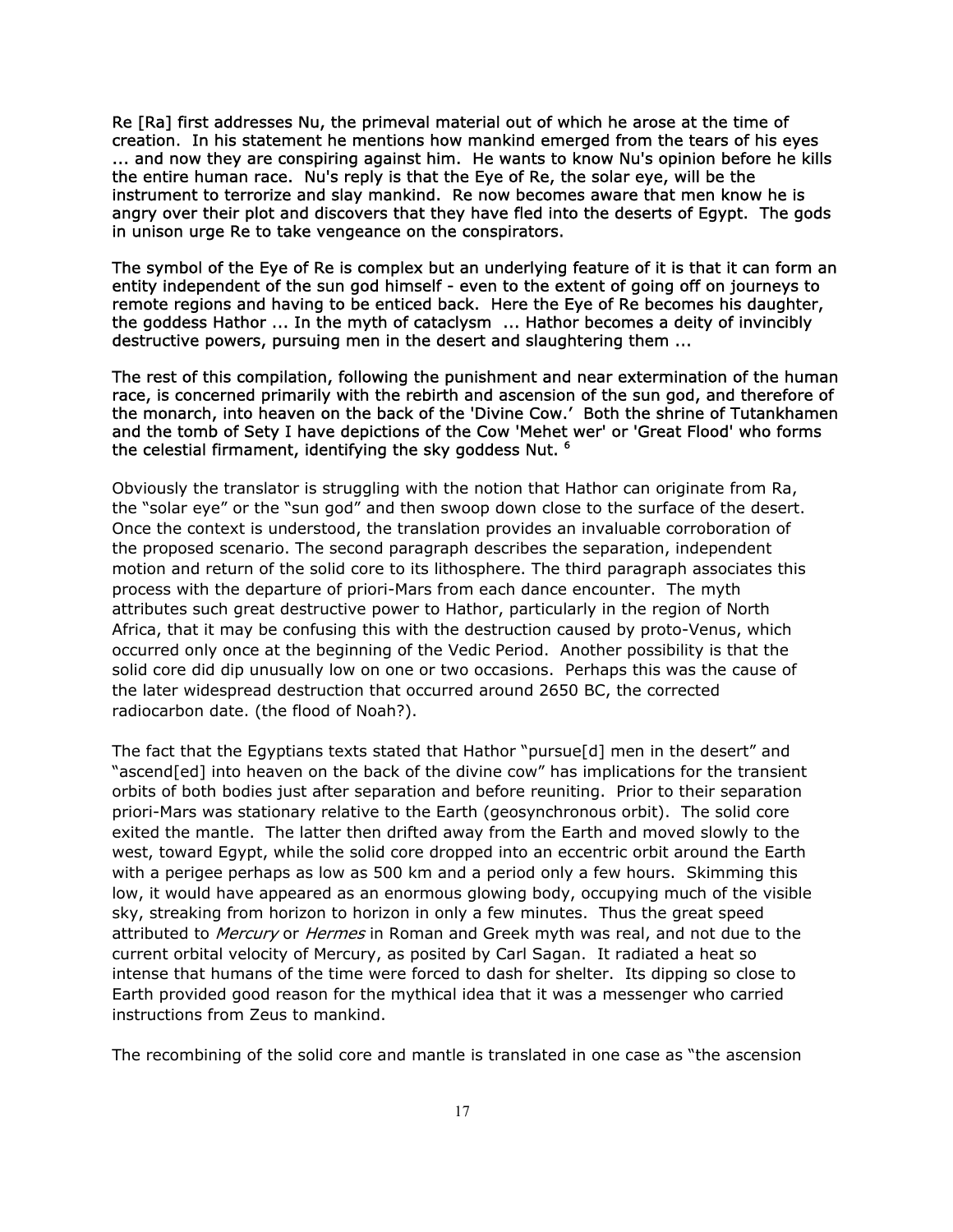of the 'sun god' into heaven on the back of the divine cow." The core being the 'sun god' because it was glowing hot, and "on the back" implies the two had come into contact but the solid core had not yet reentered the interior. The "celestial firmament" was the planet priori-Mars, or more correctly, the mantle of the planet. The process of reforming or reentering of the core into the mantle only took place when priori-Mars was far from the Earth, so that its own gravity became the dominant factor. Because the mantle was semi-rigid, the gaping hole remained open, through which the solid core reentered.

### Flooding at Capture and Release

The most damaging flooding of the Earth occurred each time priori-Mars approached the Earth, every thirty years. This rushing of the waters toward the Trans-Himalayas was due to the tidal force of the entire planet, priori-Mars, including the core. As discussed previously, protection against these floods was the reason for building the pyramids, tells, and ziggurats. Once the waters of the hemisphere were 'piled up' in Northern India they remained there for fifteen years. Fifteen years later, when the separation of the solid core and the mantle took place, these waters were divided into two portions, some following the mantle toward the west and some following the solid core to the east. Therefore the flooding was distributed around the globe and was not the reverse of what happened when priori-Mars approached the Earth.

A third myth helps picture the effect of the tidal force of the solid core (Hathor) on the return of the oceans to their 'normal' boundaries:

As it was his will, his eye went forth as Hathor against mankind among the mountains, and they were speedily slain. The goddess enjoyed her work exceedingly, killing many men. Then Ra repented. His fierce anger passed away, and he sought to save the remnant of mankind. Not surprisingly, she would not stop when he commanded it. So he had other gods quickly prepare a vast amount of beer mixed with human blood. This was spread over the land where she dipped closest to the Earth. She swooped down, drank eagerly, and returned to Ra.

The beer/blood mixture was water tidally attracted by the solid core which approached Egypt from the Atlantic Ocean/Mediterranean Sea side, perhaps tinted by the bottom material from the dried-up bed of the Mediterranean. This came toward Egypt in the opposite direction of the waters moving with the mantle, which brought a tide from the East. Because of the splitting of the tidal flows, the flooding in Egypt and the Levant was moderated upon the departure of priori-Mars from the earth.

## The *Duat*

The fourth myth concerning the separation has to do with the funerary stories in the pyramid texts. An amazing number of books have been written in an attempt to identify the important places in Egyptian myth, such as the *Duat*. The fact that the *Duat* was said to be positioned in the eastern sky has thwarted its identification because today all the visible heavenly lights move completely across the sky from east to west each day. That mystery is now solved. Priori-Mars, in its geosynchronous orbit above Mt. Kailas was Ra, and the land which stood above the water at its north pole was the Duat. The lavafountain figure rose up on this island, but when it collapsed, attention was drawn to the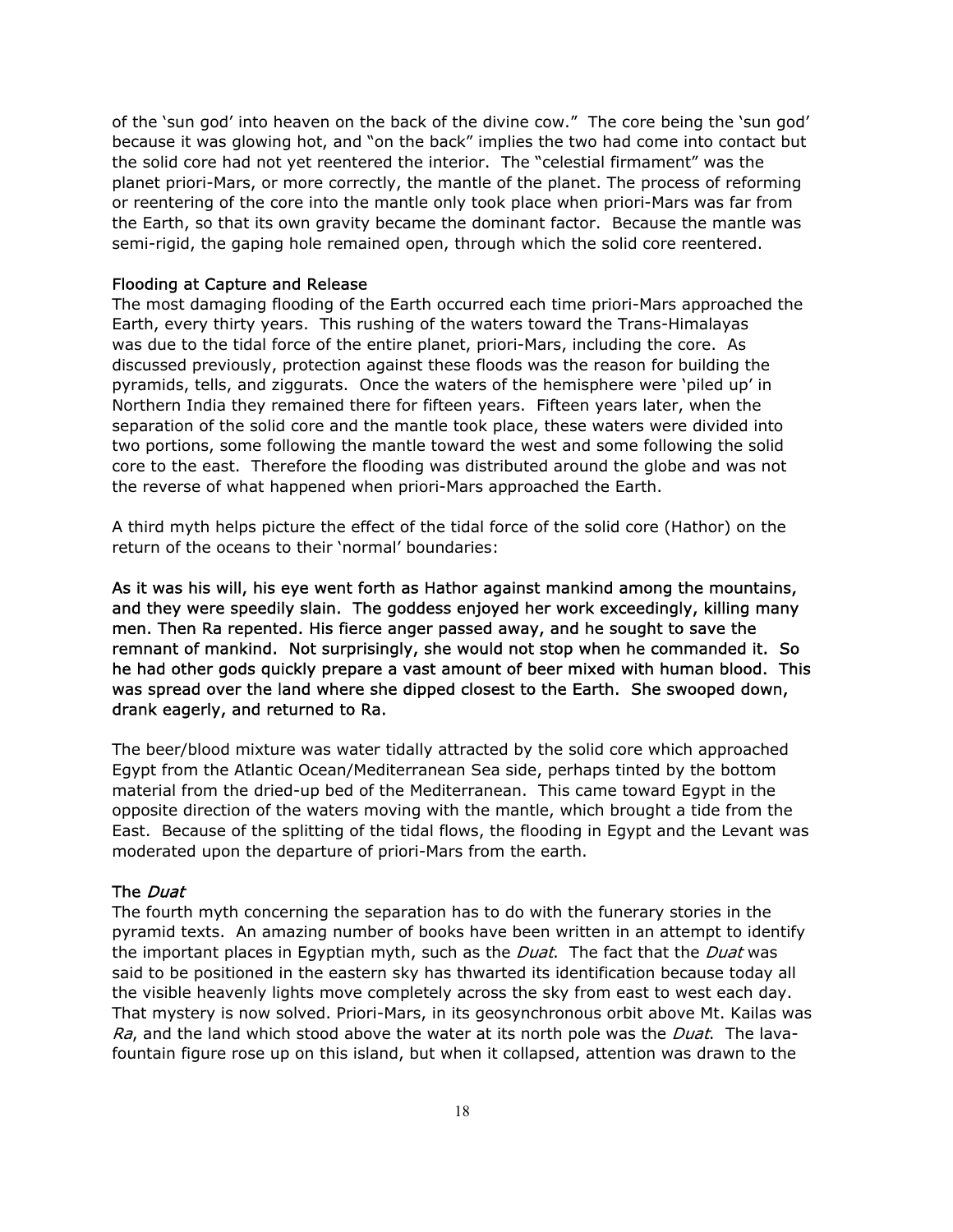opening, or vent, through which it arose. It was considered the entrance to the 'underworld' by the Egyptians.

Priori-Mars' importance in connection with funeral rites hinged on the fact that after being stationary in the sky close to the Earth for fifteen years, where it was imagined to collect the souls of the recently deceased, it would then carry them 'go to the gods,' i.e. become a dot of light in the heavens for the next fifteen years. The common symbol for the *Duat*, which has never been understood until now, reflects these two states. It is a five-pointed star inside a circle k. The circle represented its discernable shape as a 'world' when in geosynchronous orbit close to the Earth, while the star represented its appearance when in its planetary orbit. This is quite clear in hieroglyphics in which Osiris, the column of smoke and fire, states: "Collector of souls is the name of my Bark."

The notion that priori-Mars acted as an intermediary between the Earth and the 'gods' (the stars) was not unique to the Egyptians. This function was also attributed to the Vedic deity Yama-Yami, which was described as a green man with a red cloak. I suggest that this universal myth was likely the origin of the modern Christian (catholic) theological concept of purgatory, a 'waiting period' before which the souls of the deceased could proceed to heaven.

The fact that the *Duat* was the carrier of 'souls' of the deceased was the reason why October was considered the most opportune time to make contact with the dead. In the proposed scenario it becomes obvious that because the *Duat* (priori-Mars), to which the Egyptians imagined all the past dead souls had been transported, approached the Earth and was captured in that month. As a result, seances are still held by priests and priestesses in every Egyptian city in October. The western holiday, Halloween, is also held at this same time of year, again with no real understanding that its origin derives from the approaches of priori-Mars to the Earth in October.

## Atlantis Found

A mentioned previously, the *Duat* was not the entire planet priori-Mars, but the solid land surrounding its north pole, which extended above the northern, or tidal, ocean. It is described as an oblong plain surrounded by seven island rings between each of which was a ringed body of water. Anyone familiar with the description of Atlantis given by Plato will recognize that the ancient Egyptians and Greeks were describing the same features, of which they both had a bird's-eye view. The enormous hardened lava column mentioned above was centered on this plain. Although its primary identifications were Osiris and later Horus (Egyptian) and Zeus (Greek), it was also Atlas in Greek myth, the Titan deity that was condemned by the victorious Olympic gods to 'hold up the world.' This myth is easily understood in the context of the proposed catastrophism. Interposed as it was between priori-Mars and the Earth, this glowing column was imagined to be a deity preventing the 'world' of priori-Mars from falling to Earth. Moreover, the fact that Atlantis means 'daughter of Atlas' confirms this identification. Atlantis was the Greek name for the land that rose up in the middle of the northern ocean and was therefore considered an island.

The Egyptian deity *Shu* was imagined to perform exactly the same function as *Atlas*. The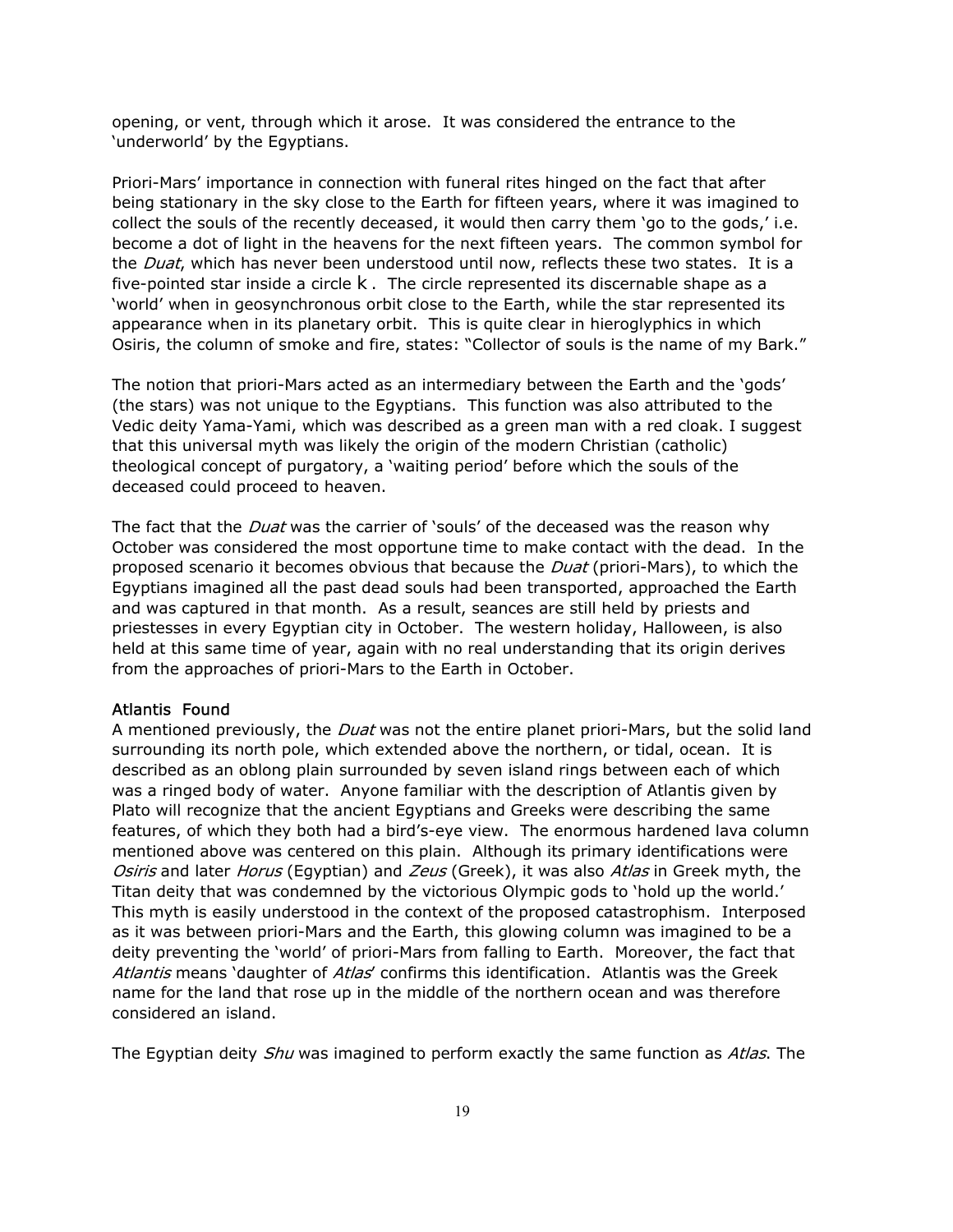'upliftings of  $Sh\nu'$ , are spoken of and portrayed in Egyptian Ritual. The first of these is said in ancient legends to have taken place at Hermopolis, where *Shu* stood on the mound to raise the *firmament*. In his role of An-hur, Shu was the up-lifter of heaven, or Nut. He is portrayed upon the mount or mound in the act of raising up the cow of Nut with his two hands, or pushing up the heaven assisted by his support-gods. And Kepheus standing on the mount with the rod in his uplifted hand remains a representative of Shu, who stood upon the mound to raise the *firmament* of Am-Khemen. Another function of Shu was 'the breathing force' and his twin sister Tef-Nut brought the 'dew of heaven.' These were the Egyptian counterparts of the Vedic deities associated with Indra, e.g. Vayu, a 'wind' from Indra which carried with it red dust and Soma, which was the sweet 'dew' itself, i.e. manna (Jews) or ambrosia (Greeks). At the times of internal convulsions, when large hot rocks were ejected at high speeds from the vent at the north pole, Shu was also seen as the archer, a combatant pressed into service to aid Horus.

The Egyptians had another lifting deity, called *Shu-Si-Ra*, the kneeling up-lifter, who was apparently involved in the ejection and the soft-landing of the solid core upon its return to the firmament, which occurred as part of the process by which priori-Mars left the vicinity of the earth every thirty years.

The seven rings arise in the myths and later in the literature of a number of cultures. As a result of the rotation of priori-Mars about its north pole, which continually faced the Earth, several concentric rings were somehow produced surrounding the north pole of the planet, where the lava column was situated. The actual number of rings varies in some cultures, and no specific number is given in others. In Sufi mythology, they are Jamshyd's seven-ringed cup, mentioned in the Rubiyat of Omar Khyyam. Actually Jamshyd is derived from one of the Vedic dual-names for priori-Mars, Yama or Yama-Yami. Among a number of myths that refer to the seven rings is the Greek serpent-deity Ophion, which was coiled seven times around the Universal Egg and the Babylonian 'seven-fold tiara of Shamash.' In Hindu myth, the rings are described as the coils of the snake *Sesha*, on which *Brahma* reclined during each 'night of Brahma,' when priori-Mars moved away from the Earth. Similarly, Quetzalcouatl was said to depart on his 'serpent raft.' Chinese mythology describes nine concentric rings of mountains surrounding the sacred mountain, Kunlun.

#### The Stairway to the Stars

There were apparently two ways that the Egyptians visualized the deceased pharaohs reaching the *Duat*. The simpler, and perhaps earlier process involved the lowering of the ladder (the tet) toward the Earth for him to climb up. But as time went on, the imagined process became more and more complex, while still including the ascension of the ladder. By the date of the death of Pharaoh Pepi I the funerary rites had become extremely convoluted, including descriptions of the various 'lands' and the numerous challenges to which the deceased pharaoh was required to give correct answers. After reaching the *Duat*, the pharaoh descends into the interior of priori-Mars (the abyss) via the oprning or vent from which the hardened lava column arose. He then passed through multiple levels where he comes into contact with a number of underworld deities. This is the 'Hidden Land' of Seder, or the netherworld. He then encounters the falcon-headed god *Heru-Her-Kent*, whose task is 'to send the star-gods on their way.'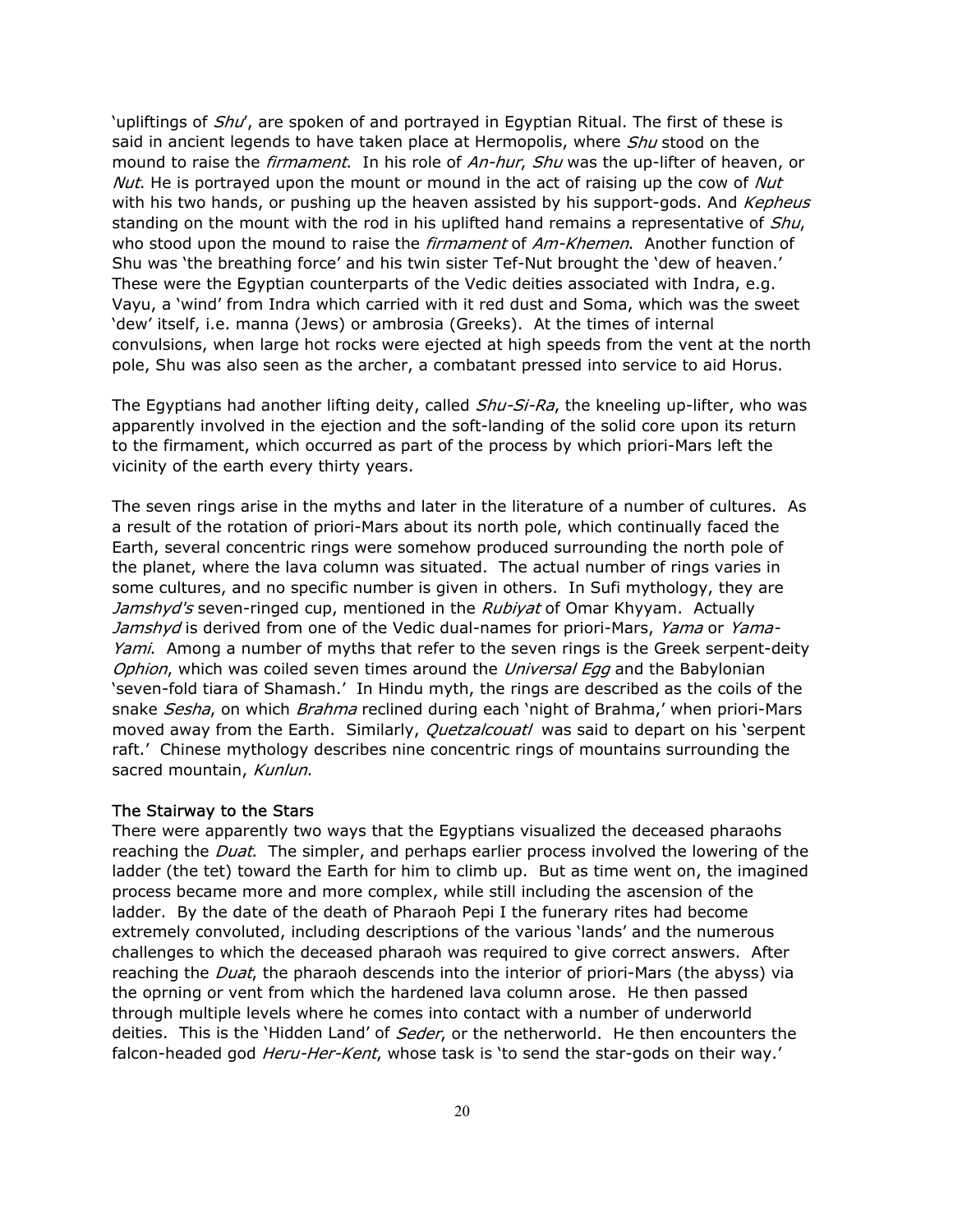Later he arrives in a subterranean place where the task of the gods is to provide 'Flame and Fire' to the 'boat' of Ra. After other deity encounters, he reaches the *Mountain of* the Ascent of Ra and there sees the 'Ascender to the Sky,' more commonly translated 'the Eye,' when it is still within the planet. Quoting Zechariah Sitchin's rendition of the funerary text of Pepi I's ascent published in The Stairway to Heaven:

'The magical moment has arrived; there are only two more doors to be opened, and the King - as Ra and Osiris had done before - will emerge triumphantly from the Duat and his boat will float on the 'Celestial Waters.' ... The "two died pillars are standing" upright, motionless.

And suddenly "the double doors of heaven are open!"

The texts break out in ecstatic pronouncements:

The Door to Heaven is open! The Door of Earth is open! The aperture of the celestial windows is open! The Stairway to Heaven is open! The Steps of Light are revealed... The Double Doors to Heaven are open; The double Doors of Khebhu are open for Horus of the east at daybreak.

The Radiance [of the twin-peaked mountains of Light] intensifies:

The sky-god has strengthened the radiance for the king that the king may lift himself to Heaven like the Eye of Ra.

The king is in this Eye of Horus, where the command of the gods is heard.

The "Eye of Horus" begins to change hues: first it is blue, then it is red. ...

The silence is broken; now there are sound and fury, roaring and quaking:

The Heaven speaks, the Earth quakes;

The Earth trembles;

The two districts of the gods shout; The ground has come apart ...

When the king ascends to heaven

when he ferries over the vault (to Heaven) ...

The Earth laughs, the Sky smiles when the king ascends to heaven

heaven shouts in joy for him.

The roaring tempest drives him, it soars like Seth.

The guardians of heaven's parts open the doors of Heaven for him.

Then "the two mountains divide," and there is a lift-off into a cloudy sky of dawn from which the stars of night are gone

...the "Bull of Heaven" ... rises from the "Isle of Flame." Then the agitation ceases; and the king is aloft - "dawning as a falcon." ...

This king Pepi flies like a cloud to the sky, like a masthead bird; this king Pepi kisses the sky like a falcon; he reaches the sky of the Horizon god." ...

He encompasses the sky like Ra. He traverses the sky like Thoth ... He traveleth over the regions of Horus. He traveleth over the regions of Seth.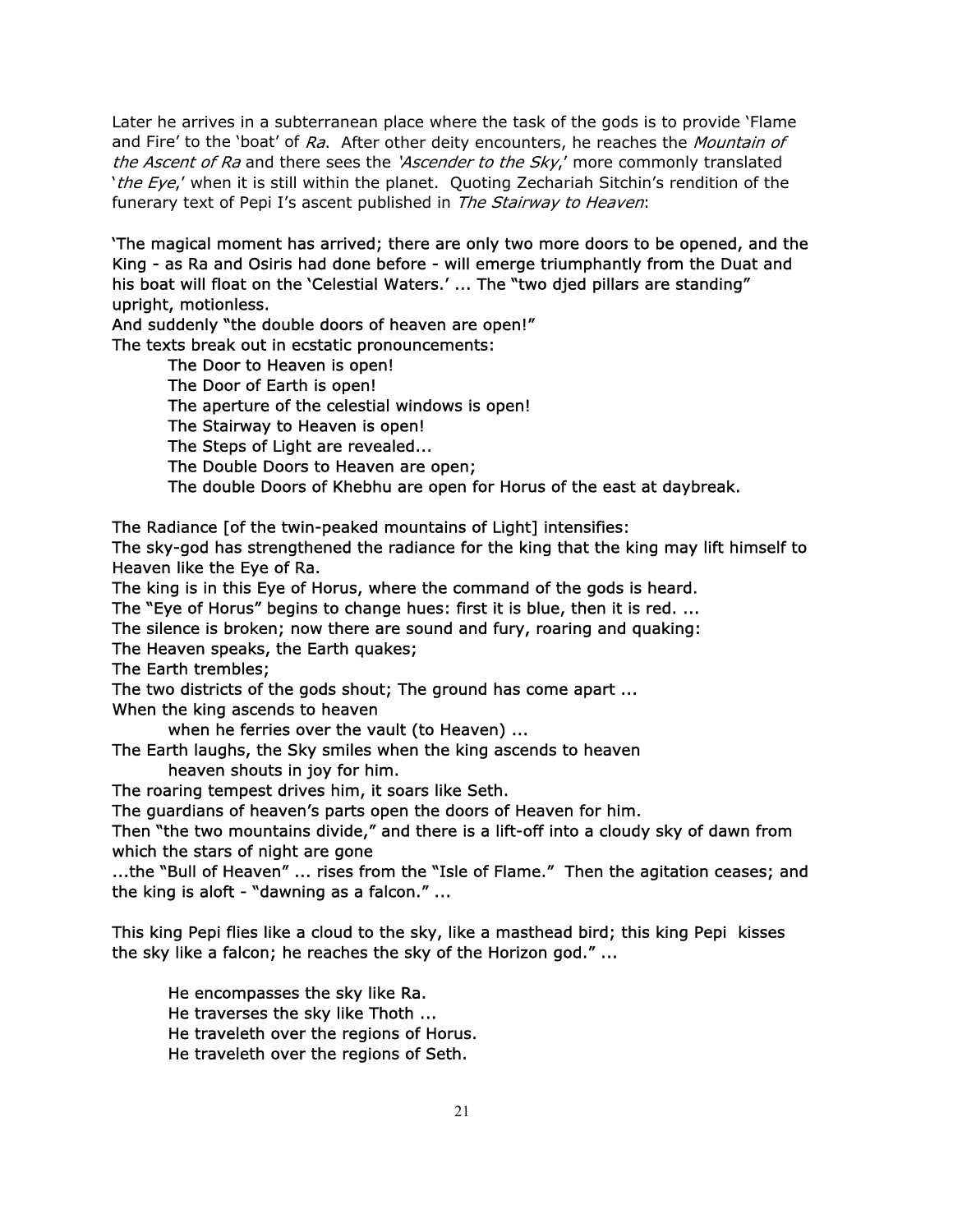He has completely encircled twice the heavens, He has revolved about the two lands ... The king is a falcon surpassing the falcons; He is the Great Falcon.

(A verse also states that the king "crosses the sky like sunt, which crosses the sky nine times in one night"; but the meaning of sunt ... are as yet undeciphered.)

Still sitting between "these two companions who voyage over the sky," the king soars toward the eastern horizon, far, far away in the heavens. His destination is the Aten, the Winged Disk. Which is also called the Imperishable Star. The prayers now focus on getting the king to the Aten and his safe arrival on it: Aten, let him ascend to thee; enfold him in thine embrace," the texts intone in behalf of the king. There is the abode of Ra, and the prayers seek to assure a favorable welcome to the king, by presenting his arrival at the Celestial Abode as the return of a son to his father: ...

Now "there is a clamor in Heaven: 'We see a new thing' say the celestial gods: 'a Horus in the rays of Ra.'" The king - "on his way to Heaven, on the wind" - "advances in heaven, he cleaves its firmament," expecting a welcome at his destination.

The celestial journey is to last eight days: "When the hour of the morrow comes, the hour of the eighth day, the king will be summoned by Ra"; the gods who guard the entrance to the Aten or to Ra's abode there will let him through, for Ra himself shall await the king on the Imperishable Star:

When this hour of the morrow comes ...

When the king shall stand there, on the star which is on the underside of the Heaven, he shall be judges as a god, listened to as a prince. ...

And the texts announce: "Ra has taken the king to himself, to Heaven, on the eastern side of Heaven ... the king is on that star which radiates in Heaven."

Now there is one more detail left to accomplish. In the company of "Horus of the Duat," described as " the great green divine falcon," the king sets out to find the Tree of Life in the midst of the Place of Offering. "This king Pepi - He finds Kebehet approaching him with the four jars with which she refreshes the heart of the Great God on his day he awakes. She refreshes the heart of this king Pepi therewith to life." ...

The king has ascended the Stairway to Heaven; he has reached the Imperishable Star; his lifetime is eternity, its limit everlastingness.

Although the separations took place every thirty years, it was not possible to guarantee that one would occur just around the date of each pharaoh's death. But generally speaking, this was a convenient cycle, a human generation. I have not read of any ritual killing of pharaohs that might have been performed in order that he 'catch the next separation.' The extreme means exercised to preserve the deceased pharaoh's body may well have been to cover the wait for the next arrival or separation event.

Ritualistically, the ascent of the pharaohs appears to have comprised two stages. The first was the less spectacular journey to the *Duat*, the island amid the northern ocean on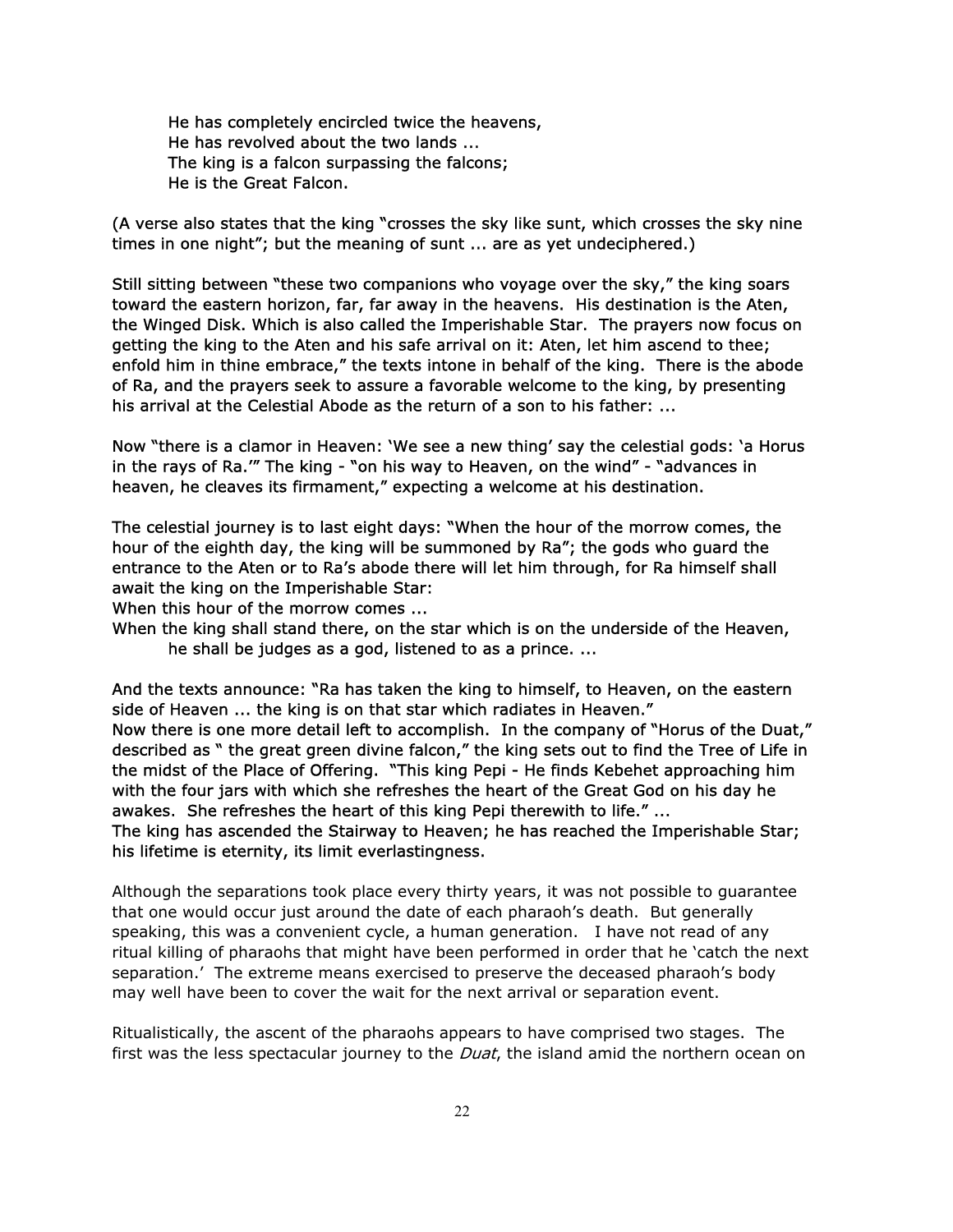priori-Mars. The second, and much more exciting phase described in the text involved: his imagined descent into the interior, there mounting the solid core of priori-Mars; being ejected from the interior riding on the solid core, the "Eye of Ra"; zooming around the Earth to the east "like a falcon"; while the mantle, the "great green", moved to the west over Egypt and slowly away from the Earth; the rejoining of the solid core and mantle of priori-Mars eight days later; and their leaving the vicinity of the earth in contact on the way to becoming an "Imperishable Star". The rejoining of the core with the mantle is described in several ways: "he cleaves its firmament"; "on the star which is on the underside of the Heaven"; "on the eastern side of Heaven". Even though the "Eye of Horus" was seen leaving the shell of priori-Mars and later rejoining it, the myth glosses over this fact, implying that the departure and arrival bodies were not the same.

This myth reinforces the Egyptian belief in the Netherworld, which was below the surface of priori-Mars. One reason was that *Osiris* arose out of the interior during each encounter. This led naturally to the notion that a more fundamental sustained power existed there. The belief, probably conceived at a later date, was that a god before all the other gods, Atum, had remained hidden in the interior during the fifteen years that priori-Mars was in a planetary orbit and that he awoke at the beginning of each encounter to recreate all the 'usual' deities. The Hindus harbored a similar belief, based on the appearance of *Brahmã*, the great lava column, months after each capture of priori-Mars. In that culture the mysterious deity that remained unseen in the interior was denoted Brahma, without the 'long a.' This role may have been usurped later by Vishnu, who was known as the sustainer, implying the garantor of the subsequent return priori-Mars.

The above quote verifies the physical scenario presented at the beginning of this article when it states "the king (riding the solid core) soars toward the *eastern* horizon" and that he moves as fast as the *sunt*, which "crosses the sky nine times in one night." Whatever the sunt is, it is used to describe the speed of the solid core as it orbited the Earth - the same reason why *Mercury* and *Hermes* were attributed great speed. The term "He has completely encircled twice the heavens, He has revolved about the two lands ..." does not refer to orbiting the Earth, but priori-Mars. It means that the solid core orbited the mantle (the *Duat*) twice after exiting it because the "two lands" refers to the two dichotomous landforms still present on Mars, the northern plains and the southern highlands. The primary difference being that during the earlier part of the Vedic Period the southern highlands were still covered with green vegetation, providing the epithet for



Figure 12. Pictograph of imagined mechanism by the liquid be logical for some of the liquid Figure 3. which the solid core, at right, was ejected with the deceased pharaoh riding on it.

the *Duat*, 'the great green.'

A considerable amount of information is given about the opening up of the 'double doors' that allowed the boat of Ra to be launched. This was apparently preceded by the appearance of two more tets (lava columns) near the opening. (There is a hint of two features at the top of the image of the Valles Marineris in Figure 9.)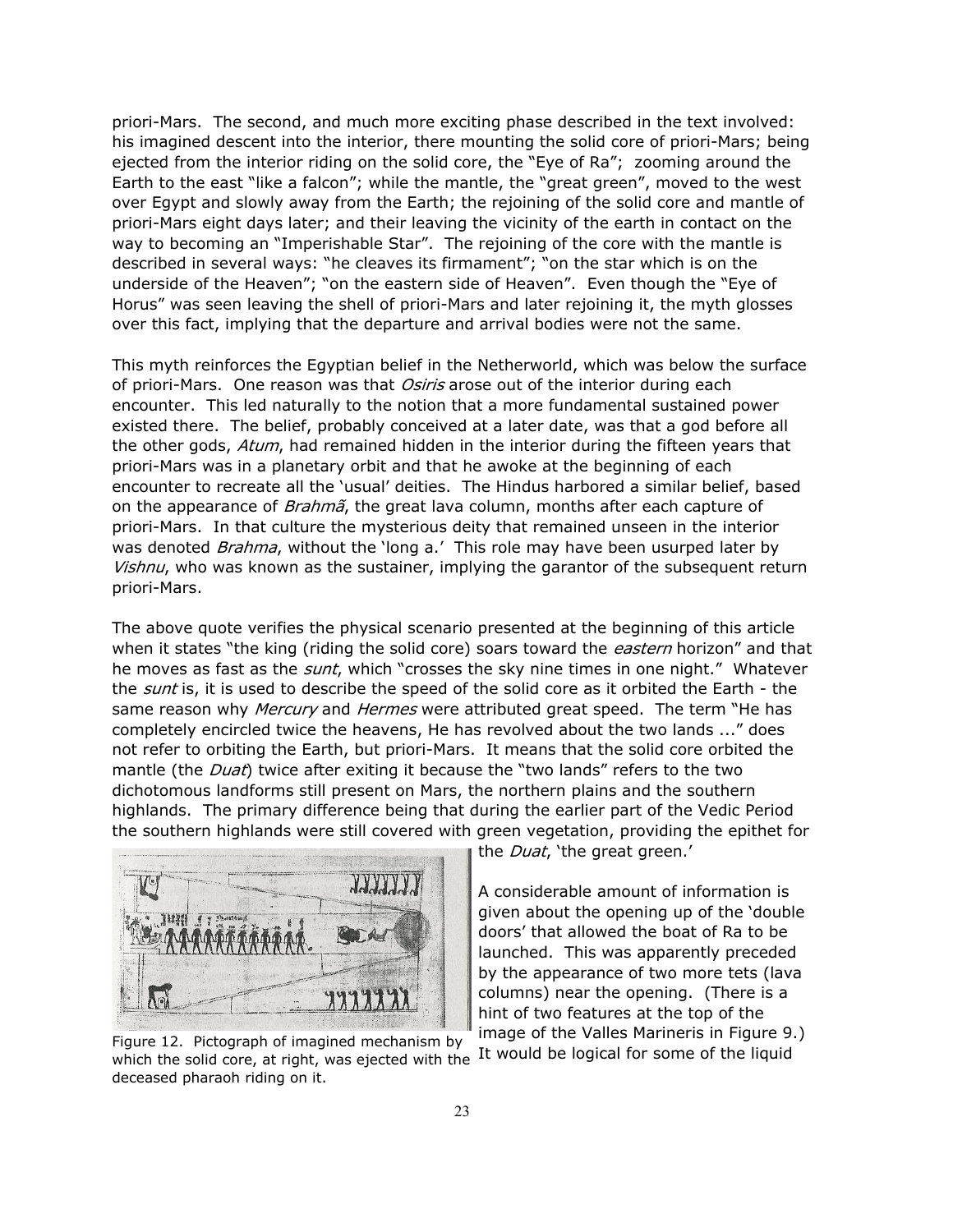iron in the outer core to precede the solid core, and the formation of columns is consistent with the strong tidal force that must have been present in order to extract the solid core.

The same 'engineering minds' that allowed the Egyptians to build the pyramids also comes into play in several pictographs of the 'double doors' that opened to allow the boat of Ra to exit. The mechanism shown in Figure 12 is from the "Papyrus of Queen Nejmet." The "Red Eye of *Horus*" is waiting to be ejected by the cords under the control of the two divine cord-holders, who are depicted measuring the tensionin the 'launch cables.' Associated with each cord-holder is a divine omphalos or 'oracle stone,' which



Figure 13. The northern icecap of Mars appears as a frozen whirlpool. might represent the pair of tets. The deceased pharaoh is seen standing naked on the Red Eye with his translation (title) spelled out by the beetle hieroglyph. The twelve gods that brought him to this point are in the center and two other groups of gods pray for his successful arrival at the 'Imperishable Star.' It is doubtful that the modern meaning of a 'red eye' flight is derived from this legend. The Egyptian picture of the opening outward of two double doors is consistent with a solid core exiting through the rigid mantle.

## The Whirlpool

Additional interest in the interior stemmed from incidents when a vast amount of water was seen spiraling from the northern ocean into the volcanic

vent vacated by the column when it collapsed. Note that the northern icecap of Mars resembles a whirlpool (Figure 13). In some ancient myths this was followed by a great explosion of water from the vent into space causing a sudden, enormous deluge of water falling to the Earth. The Egyptians understood that water came to Earth from priori-Mars during each encounter. Priori-Mars was referred to as Tekhi or 'old great mother,' which signifies a supply of liquid. Tekhi opened each new epoch with an inundation, which probably was the flooding due to the waters of the Mediterranean and the eastern Atlantic being pulled over its land by the tidal force of the approaching priori-Mars. But the Egyptians knew that the following fifteen year period was characterized by deluges from priori-Mars. The clue to this is the statement that Tekhi initiated the periods when Horus was born and the years were 360 days long, which, as explained in the introduction, was due to the added inertia of priori-Mars tidally attached to the Tibetan-Himalayan complex. Conversely Teht (Hermes)was the initiator of the periods during which the years were 365.25 days since the exodus of the solid core (Hermes) triggered the release of priori-Mars, and the Earth reverted to its normal rotation for the next fifteen years. This is confirmed in the following myth:

The 'solar god' discovered that the Great Mother, Rhea, had been cohabiting secretly with Saturn. He consequently laid a spell upon her that she should not bring forth a child in either a month or a year. Then Hermes being likewise in love with the goddess copulated with her, and gambling with the Moon he won from her the seventieth part of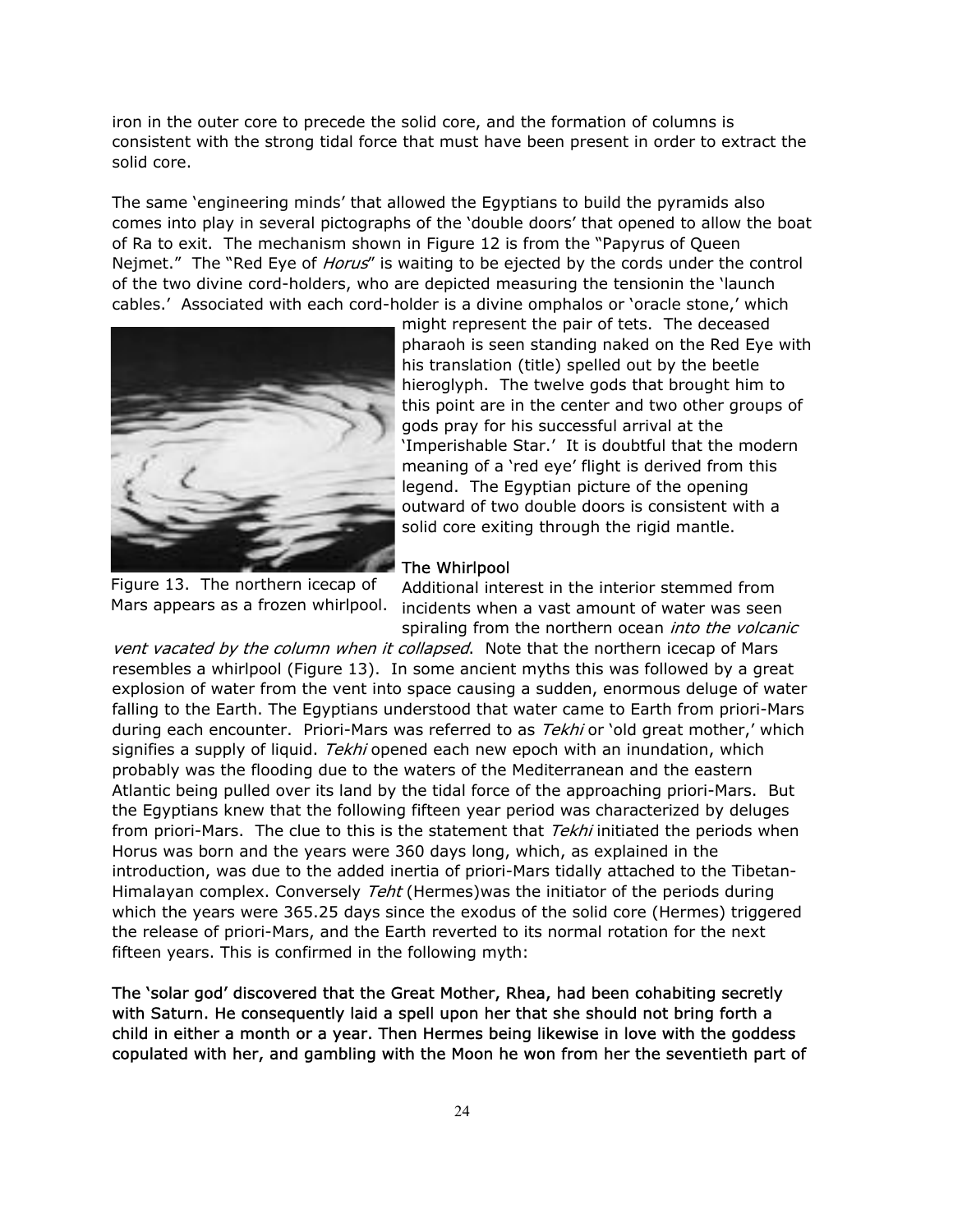# each one of her lights (days). Out of the whole he composed five days, which the Egyptians call the 'additional days' and added these to the three hundred and sixty. Because these days were outside of normal time she could then deliver his child.

The five days were the additional days on Earth during the period initiated by the appearance of the solid core (Hermes) when priori-Mars was away from the Earth. This corresponded with the *Set-Heb* festival, which was celebrated by the Egyptians every thirty years, also known as "the Festival of the Tail." This festival is obviously named for Venus, which was still outgassing at the time and had a tail like a comet. Its closest approaches to the Earth occurred every thirty years and coincided with the vernal equinox, at which times the tidal forces of the Sun and the Moon also came into play. All three influences were part of the process which resulted in the extraction of the solid core of priori-Mars. The lord of the thirty-year festival was at one period Ptah, at another Horus. Egyptologists today do not understand the significance of the 'thirty years' but it is quite clear in the proposed catastrophism scenario, that thirty years represented a complete cycle of priori-Mars - fifteen years in geosynchronous orbit and fifteen years in its planetary orbit.

I am not sure how the translator injected a non-Egyptian deity, Saturn, into this myth. Based on his apparent conflict with Zeus and his 'cohabiting' with Rhea (priori-Mars), Saturn was most likely associated with proto-Venus. Saturn was definitely not the planet of that name today.

### Hamlet's Mill

Georgio de Santillana and Hertha von Dechand have written a hundred-page book titled Hamlet's Mill. The authors analyze dozens of literary works back to proto-historical times, in which a 'mill' somehow plays a crucial role in the establishment of 'new world ages.' After a number of promises of a great revelation, their disappointing conclusion is that the ubiquitous mill was ancient culture's description of the precession of the equinoxes, a phenomenon so subtle and remote that even most well-educated modern people are blissfully unaware of it, with the possible exception of astrology mavens.

The authors themselves reveal some reservations concerning their own hypothesis when they attempt to explain the common notion that a catastrophic event, i.e. the unhinging of the mill (the separation of priori-Mars from its geosynchronous orbit), is repeated periodically and that these are 'world ending' events:

... But hitherto nobody seems to have wondered about the second part of the story, which also occurs in the many versions. How and why does it always happen that this Mill, the peg of which is Polaris, had to be wrecked or unhinged? Once the archaic mind had grasped the forever-enduring rotation, what caused it to think that the axle jumps out of the hole? What memory of catastrophic events has created this story of destruction? Why should Vainamoinen (and he is not the only one) state explicitly that another Mill has to be constructed ... Why had Dhruva to be appointed to play Pole star- -and for a given cycle?

It is not surprising that de Santillana and von Dechend have failed to find the truth, as have many thoughtful researchers before them, because they had no idea how the cyclic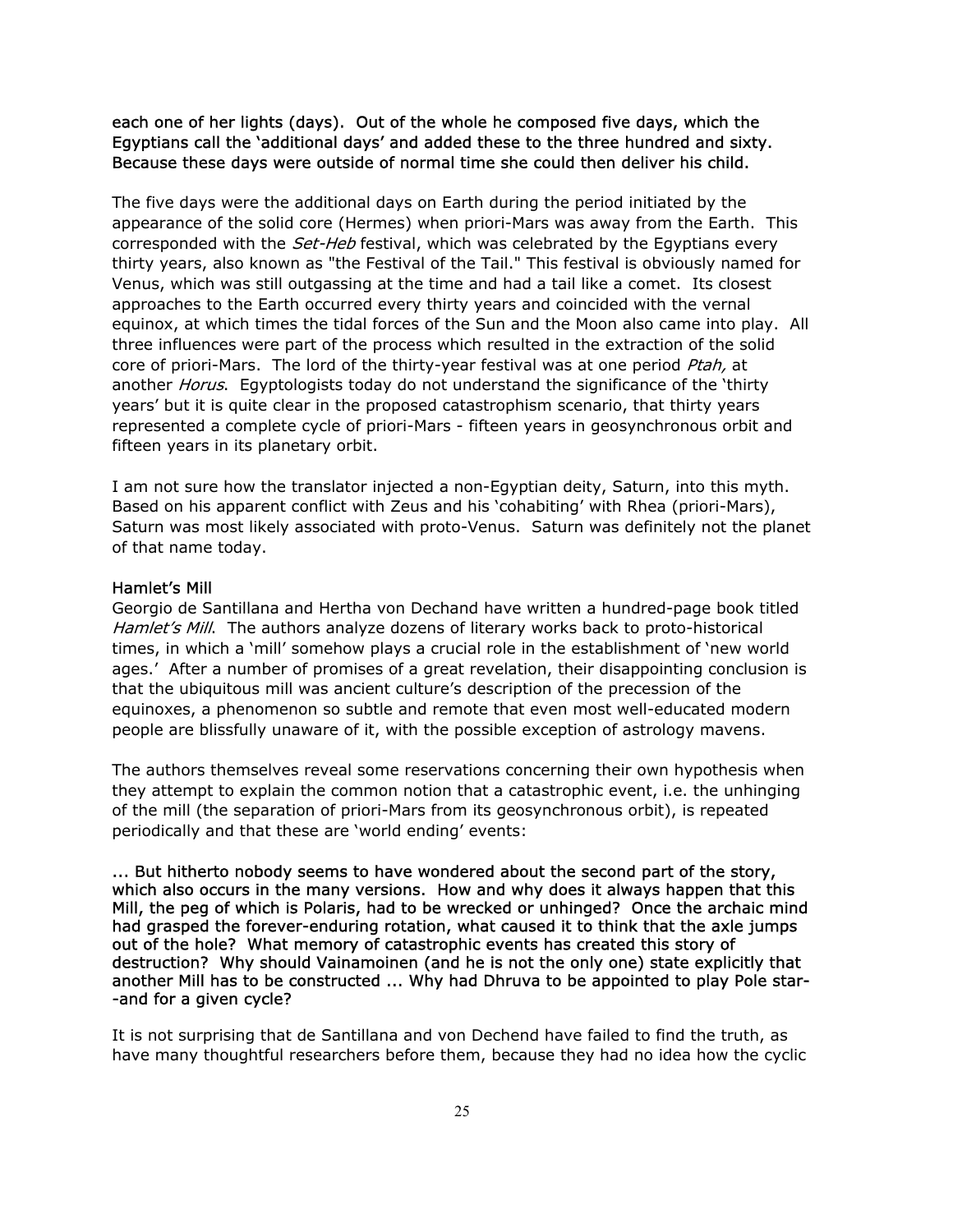presence another planet was instrumental in the rejuvenation of the Earth and the history of mankind. Priori-Mars, rotating slowly about an axis pointing toward the Earth was seen as a 'mill,' and its capture and subsequent releases from geosynchronous orbit initiated each new 'world age.' An important confirmation of the significance of the two fifteen-year periods was given by the Greek Heraclitus, who defined a specific interval of time called the Aion (Eon) and assigned it the length of  $2 \times 15 \times 360$  days = 10,800 days. This is exactly the length of a capture and release cycle of priori-Mars, except for the fact that the length of the 'days' during the captures was not 24 hours, but 24.35 hours (24 hours and 21 minutes). The two authors' lack of understanding is evidenced over and over in *Hamlet's Mill* when they repeat the hackekeyed associations of existing stars, such as Polaris, with archaic mythical names. The most glaring examples of such errors being the association of Osiris and Isis with the constellation Orion and the star Sirius, the identification of the mythical 'seven sisters' with the star cluster, and the identification of *Saturn* in Greek myth with the ringed, giant planet.

## Canopus

Santillana and von Dechend do give a particularly appropriate example of how our current inability to understand the meanings of many Egyptian hieroglyphs and pictographs belies the profound knowledge implicit in those symbols:

Take the great endeavor of the hieroglyphic language, embodied in the imposing Egyptian dictionary of Erman-Grapow. For our simple word "heaven" it shows thirtyseven terms whose nuances are left to the translator and used according to his lights. So the elaborate instructions in the Book of the Dead, referring to the soul's celestial voyage, translate into "mystical" talk, and must be treated as holy mumbo jumbo. ... One small example may indicate the way in which texts are [could be] "improved."

In the inscriptions of Dendera, published by Dümichen, the goddess Hathor is called "lady of every joy." But once Dümichen adds: "Literally . . . 'The lady of every heart circuit.'" This is not to say that the Egyptians had discovered the circulation of the blood. But the determinative sign for "heart" often figures as the plumb bob at the end of the plumb line coming from a well known astronomical or surveying device, the merkhet. Evidently, "heart" is something very specific, as it were the "center of gravity." And this may lead in a completely different direction. The Arabs preserved a name for Canopus - besides calling the star [Canopus] Kalb at-taiman ("heart of the south"): [they also refer to another Canopus as] Suhail el-wezn, "Canopus Ponderosus," the heavy-weighing Canopus, a name promptly declared meaningless by the experts, but which could well have belonged to an archaic system in which Canopus was the weight at the end of the plumb line, as befitted its important position as a heavy star at the south pole of the "waters below."  $\ldots$  The line seems to state that Hathor (= Hat Hor, "house of Horus") "rules the revolution of a specific celestial body - whether or not Canopus is alluded to ... The reader is invited to imagine for himself what many thousands of such pseudo-primitive or poetic interpretations must lead to: a disfigured interpretation of Egyptian intellectual life.

Here the authors are temptingly close to the truth, but are unable to recognize it. The quote implies that *Hathor* controls the revolution of a body, which would logically be Canopus. Robert Temple, author of the Sirius Mystery, contributes an important aspect of this interpretation, when he writes that Canopus: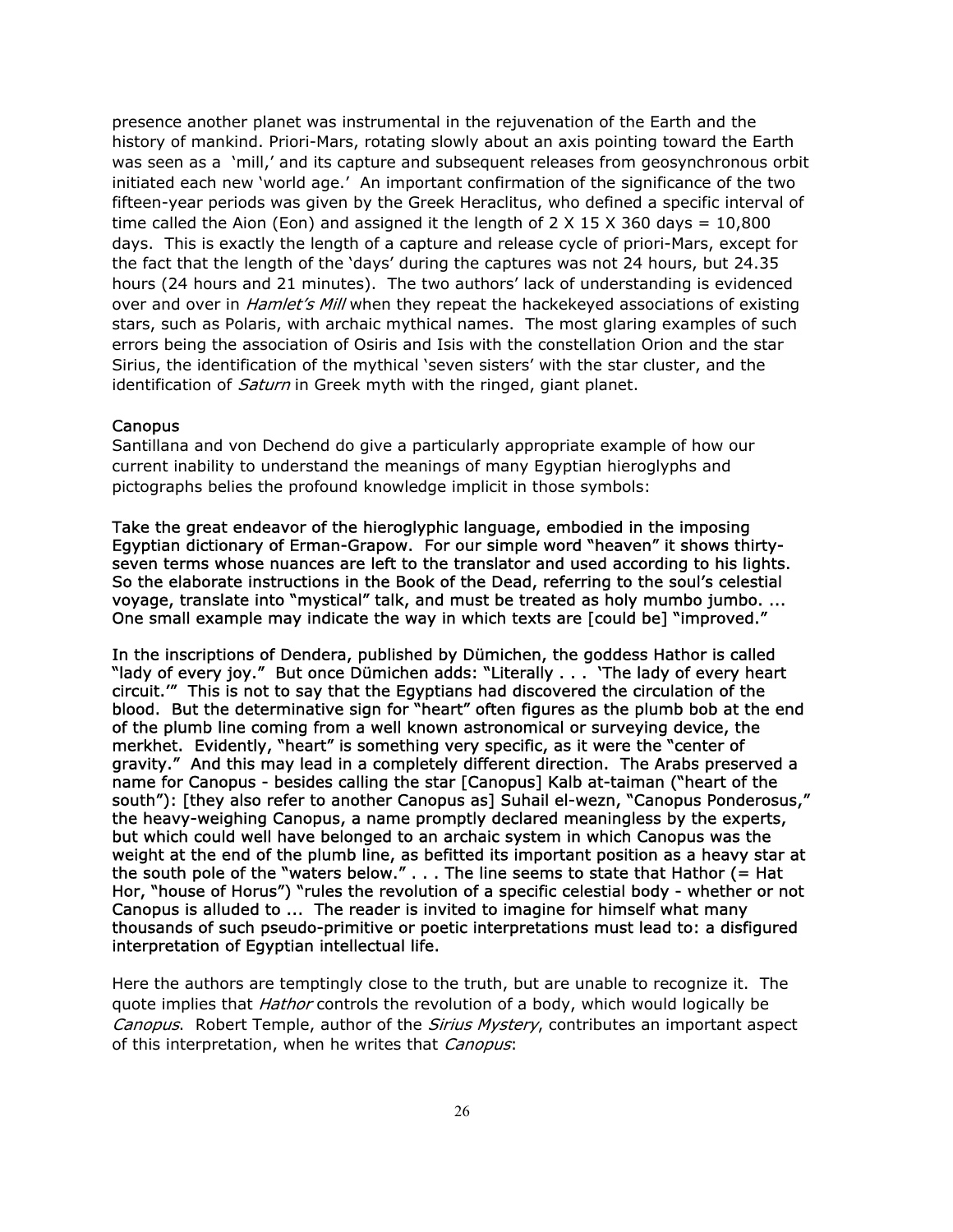## with a different determinative and when not applied to a man, the word means 'orbit', 'revolution' , 'to go around'.

Both meanings reinforce the notion that Hathor controlled the 'orbit' of Canopus. The latter portion of the passage from Hamlet's Mill above supplies an important Egyptian corroboration of this mechanism. I maintain that Suhail el-wezn, "Canopus Ponderosus," the 'massive Canopus,' was the glowing solid core of priori-Mars. This is consistent with Greek myth, which states that the 'ship' Argo, 'covered with stars,' was commanded by Osiris, whose 'steersman' was *Canopus*. The many volcanoes on the surface of priori-Mars, which blazed down toward the earth during its encounters with the Earth, were seen as stars (the 'circum-polar stars' because of its rotation about an axis facing the Earth). Thus Argo was priori-Mars. The identity of Canopus in Greek myth comes from another translation, 'the eye of the dog.' As mentioned in connection with the god Anubis mentioned previously, the great asymmetry of priori-Mars, which resulted in its unique rotation about an axis pointing toward the earth, caused it to be referred to as the 'dog star.' But what was the 'eye'? Egyptian myth clearly states that *Hathor* was the 'eye of Ra' and the 'dweller in his breast.'



Figure 14. Nubian Protome showing a lion holding the head of a Nubian in its jaws. A representation of the solid core leaving priori-Mars.

Therefore the correct interpretation of Hathor (= Hat-Hor) is the 'Heart of Horus', not the currently accepted 'House of Horus' or, in scientific jargon, the solid core of priori-Mars. Hathor was the Egyptian name for solid core (center) of priori-Mars. This confirms that the solid core did indeed "rule the revolution" of priori-Mars, and ancient Egyptian hieroglyphics, when properly interpreted, reveal this fact. Combining the notion that the solid core appeared as an eye, with our current knowledge of the surface features on Mars, leads inevitably to the picture of the solid core first protruding through the Valles Marineris and then exiting the planet. Its egress changed

the orbit of the mantle and caused the pair to leave the vicinity of the Earth and when they combined, priori-Mars assumed a different orbit. This, in turn, caused the Earth's spin axis to revert to its 'normal' orientation, thus initiating a 'new age.' The ejection of the solid core of priori-Mars is depicted in a Nubian Protome (Figure 14), in which the planet is seen in the shape of a lion's head, similar to the original head of Horus-am-Ackhet, the Sphinx.

#### The Final Separation

Having explained the process by which priori-Mars became separated from Earth orbit and returned ninety-nine times, it now becomes necessary to explain its final separation, that is, why it no longer approaches the Earth. The very idea that it returned to orbit the Earth ninety-nine times is certainly beyond the imagination of any human mind, whether scientist, science fiction writer or lay-person. At the date of the last separation, either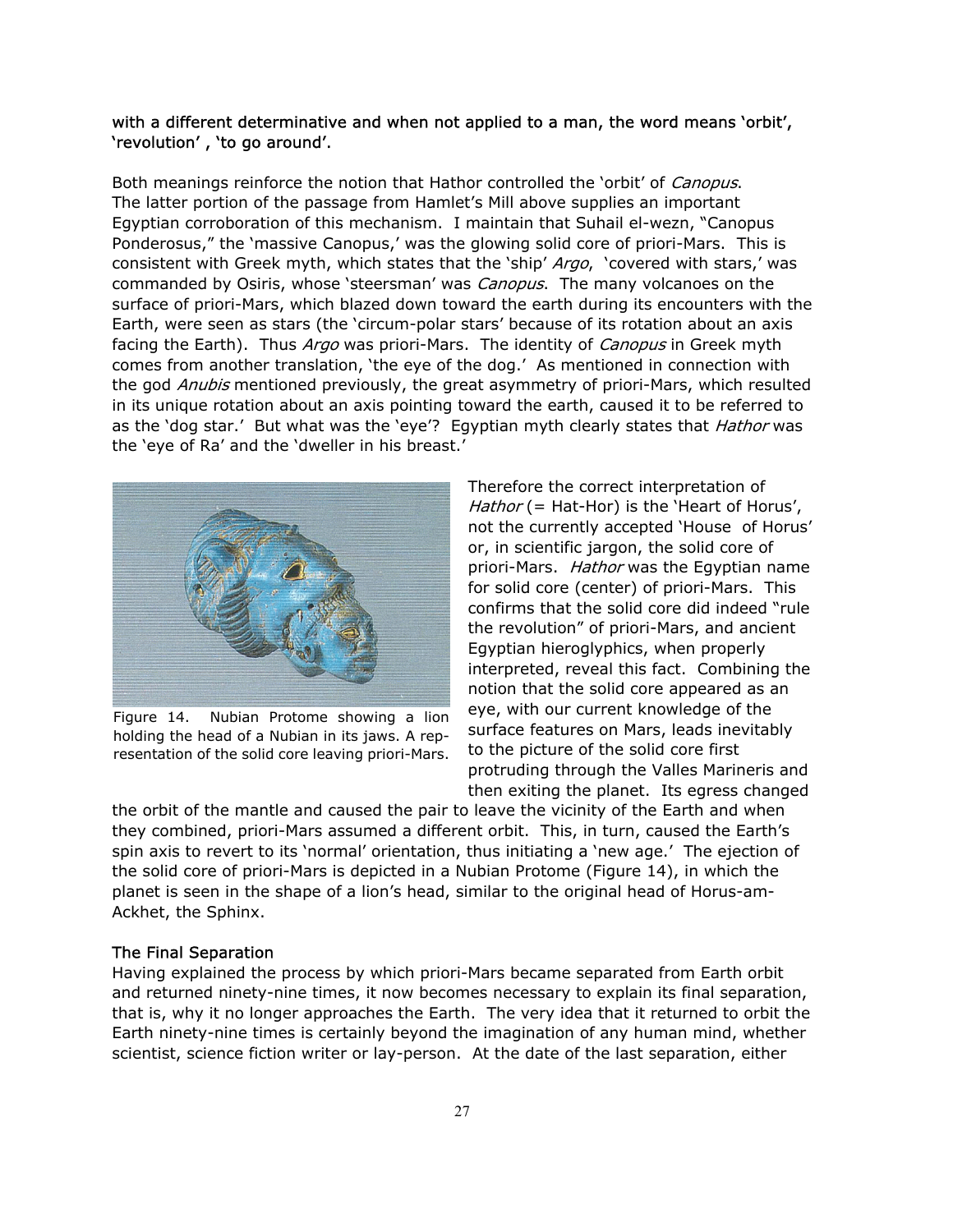the solid core or mantle, apparently interacted gravitationally with the Moon, which deflected it, preventing their recombining. Evidence for this comes from the fact that the length of the month changed from 36 to 28 days at that date, (687 BC).



Figure 15. Venus and Mercury cavorting in 5<sup>th</sup> century, BC clay bas relief.

As stated so astutely in the Egyptian myth, the survival (return) of Ra (the intact priori-Mars), depended on the mantle and the solid core recombining. Apparently this had already occurred when the myth of *Isis* and Ra was composed, because it states "Let Ra live, and let the poison die; and if the poison live then Ra shall die." At the final separation the 'poison' which came out of Ra (the solid core) did live and Ra died, i.e. the mantle was relegated to the frozen outer solar system completely devoid of heat and life. The solid core (Hathor, Hermes, Mercury) interacted with Venus for several more centuries until both Venus and Mercury settled into their present orbits. Evidence for this late interaction comes from a fifth century bas relief of Mercury and Venus 'cavorting' (Figure 15).

When the solid core went into the inner solar system, the physical laws of conservation of energy and angular momentum dictated that the mantle drift outward. Since there was a void in its

interior, the mantle eventually collapsed in on itself to form the diminutive 'planet' called Mars. Thus the mechanism by which priori-Mars left the vicinity of the Earth on the many previous occasions contained the seed of its final departure.

Thus we have the startling revelation that Mercury and Mars, thought by the entire world to be complete planets, are actually the debris of the most ancient planet priori-Mars which was sacrificed in order to replenish the Earth. The features of these pseudoplanets corroborates this scenario: Mercury is a solid iron body (partially FeH at the center); Mars, because it was the outer layer of priori-Mars contains many features (presently only visible to space probes), which are easily recognized in images and descriptions in ancient myths of a number of cultures. The most prominent of these being the Valles Marineris, identifiable as the 'eye of Ra', and the Tharsis region, identifiable as the 'face of Horus.'

### The Last Word?

No one could possibly 'dream up' this amazing scenario. It could only come from the observations of one hundred generations of humans who experienced the events and recorded them because they defined their existence. Their compositions, whether chanted, written, painted or carved in stone - plus the dedication of scholars and priests in the subsequent twenty-five generations who, although they did not understand their meaning, did sense their importance, have now fulfilled their destiny. The recognition of the unique relationship between the physical events and the ancient texts reveals the amazing history of the first one hundred generations of Homo Sapiens Sapiens.

Interestingly, these ancient peoples - all of them - not just the wizards, knew infinitely more about astrophysics and geology than the PhD's of today. Although they did not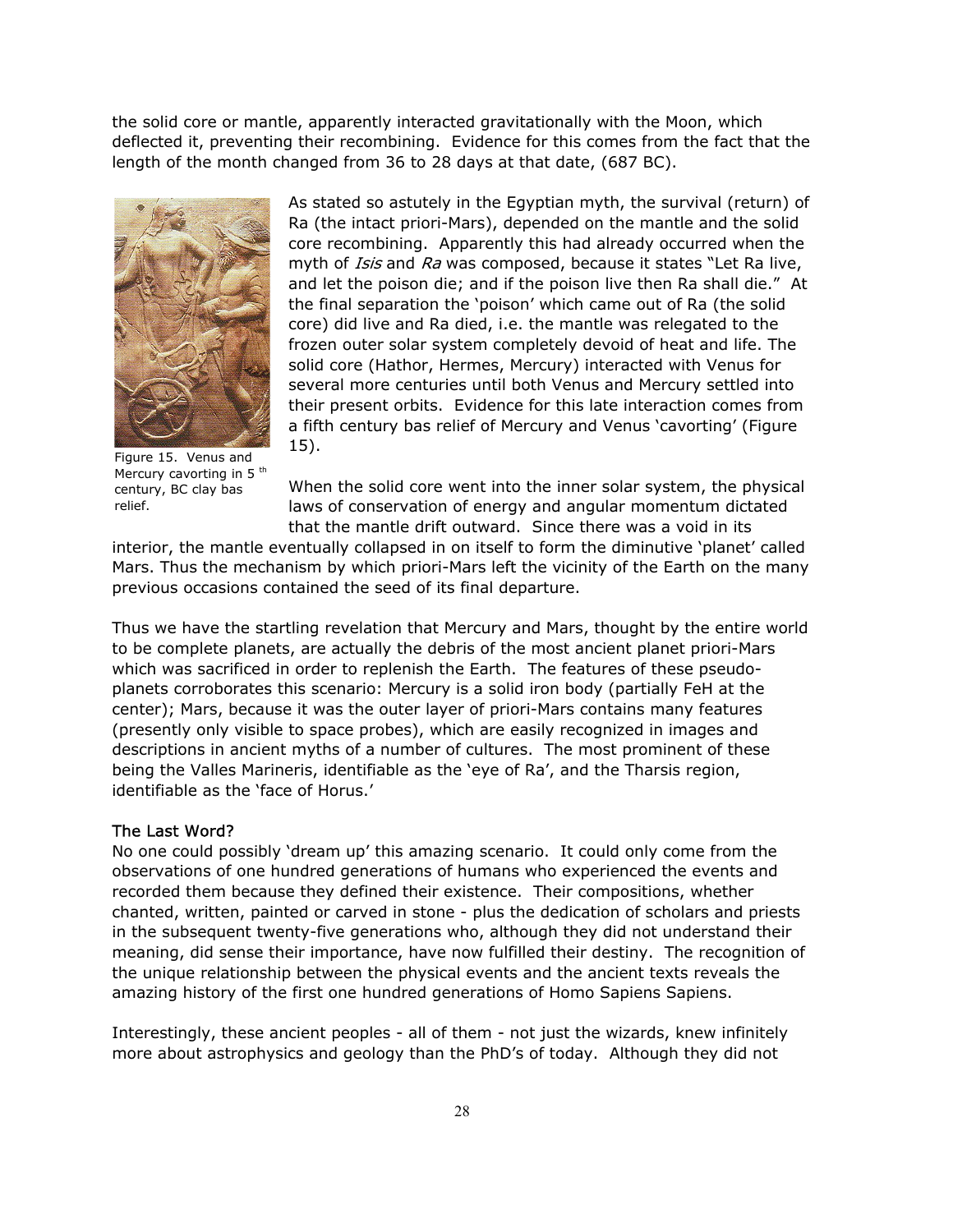have a general word that we recognize as 'planet,' they called them 'glowing bodies' which came to means 'gods. In the Bible the general term was the 'host of heaven.' ' Moreover they had specific names for each body, usually several. They knew what 'worlds' were, felt tidal forces disturbing the rotation of the Earth, saw entire mountain ranges created in moments and experienced massive tidal floods over half the Earth due to their approaches.

This knowledge was gained, not from stilted scientific papers and contrived mathematical models, but as a result of observing them close-up, seeing millions of asteroids being shot into space, watching a planet torn asunder and seeing the Sun and Moon moved 'backward' in the heavens. The successful interpretation of the physical events described in the ancient myths provides completely new knowledge of the planets, none of which are what they are currently thought to be.

## A Purpose?

There are a number of improbable elements to the period of close encounters, which lasted some 3,000 years. One is the sheer improbability, from our modern perspective, that Mercury, Venus and Mars could have repeatedly come close to the Earth. The second lies in the exact decimal number of the encounters (100) between priori-Mars and the Earth. If the SETI scientists ever heard the number 100 coming from the sky, they would have 'gone bananas' and screamed it to the entire world. But even these spectacular events pale in significance compared to the notion that these encounters transferred the oceans, atmosphere and millions of extraterrestrial species of this recently living planet to the Earth during the 3,000 years of chaos. Lastly, the debris of the spent planet was permanently removed from the vicinity of the Earth by dividing it into two bodies, Mercury and Mars. This, and a number of statements in the Bible, clearly indicate the intervention of a higher benevolent power, Jehovah, into the world in order to prepare it for the growing population of mankind.